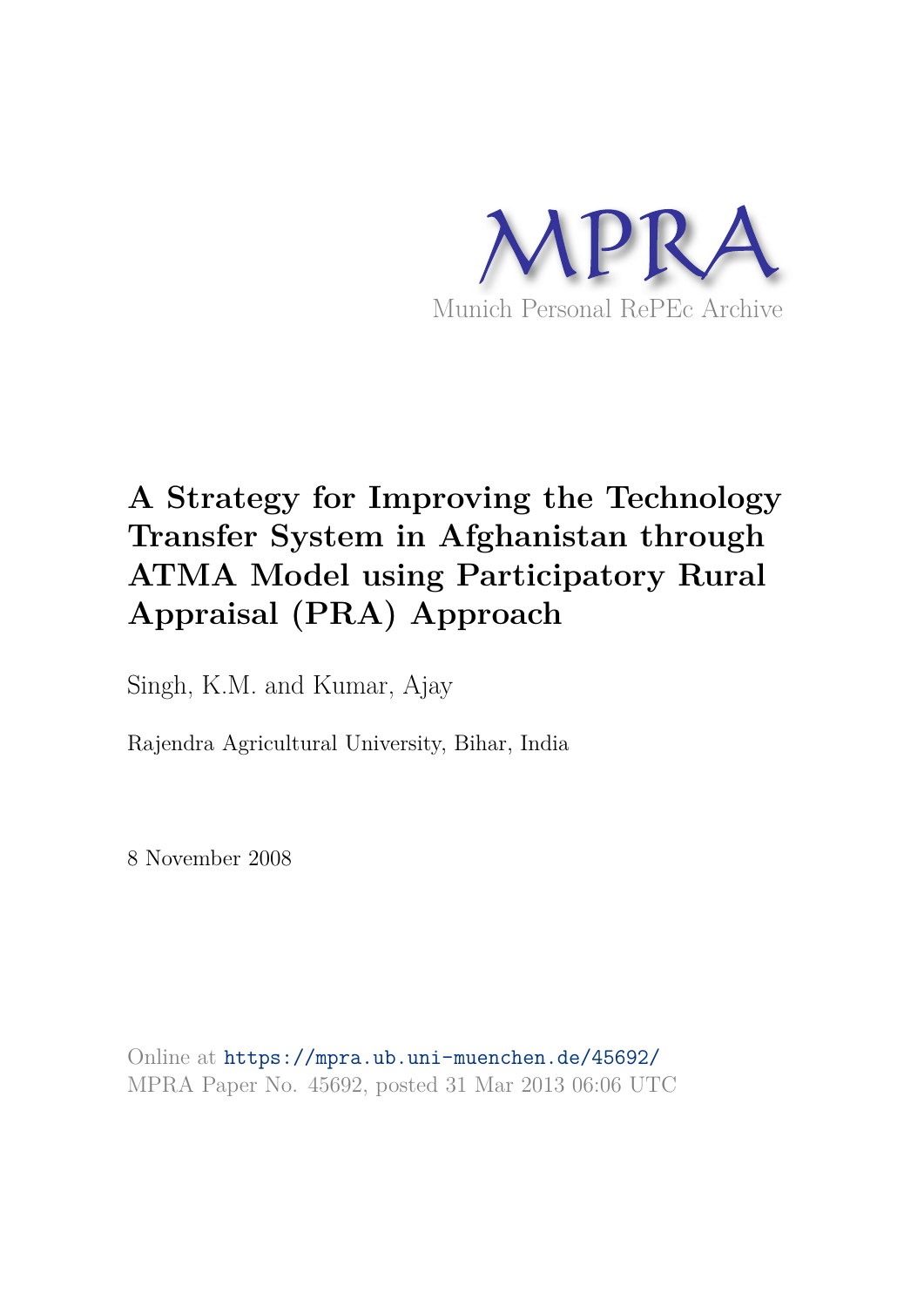#### **A Strategy for Improving the Technology Transfer System in Afghanistan through ATMA Model using Participatory Rural Appraisal (PRA) Approach**

**by** 

# K. M. Singh $<sup>1</sup>$ </sup> Ajay Kumar $2$ Rajendra Agricultural University, Bihar, India **Abstract**

The goal of technology transfer is to improve the livelihoods of rural households and communities. This goal is proposed to be achieved by pilot-testing a sustainable and integrated water and land management strategy in selected districts and provinces that will introduce or expand the use of high-value, water-efficient crop and livestock systems to increase farm household income. Where these new agricultural innovations and/or value-added systems are proven to be effective, then the next step will be to scale-up these innovations to other producer/farmer groups within the current and/or other comparable agro-ecological zones/districts within the country. An additional purpose will be to organize farmer, producer, community and/or self-help groups (especially for rural women) at the community level so they can learn procedures for marketing specific high-value crops and products, as well as in managing their water resources at the community level. The paper discusses the methods and strategies using participatory rural appraisal to evolve a workable model for developing the agricultural sector in two provinces of Afghanistan, namely Balkh and Nangarhar.

Key words: Participatory Rural Appraisal, Afghanistan, Issues for development, Balkh, Nangarhar

#### **Introduction**

From the conditions under which Afghanistan finds it self at present, to take the country on the paths of development, is a very difficult task, if not impossible. Due to its geographical conditions, peoples and varied agro-climate, Afghanistan is full of strengths, opportunities, weaknesses and threats, so far as agricultural development is concerned. Any passerby who wades through the streets, and bazaar of Afghanistan, which are full with a variety of fruits, vegetables, and livestock can be suitable impressed with the colour, size, and variety of these agricultural products on display in the markets. If probed, it is clear that these beautiful agro products have their origin in the village, orchards and fields of Afghanistan. The phenomenon of selling the local produce particularly fresh fruits, vegetables, and dry fruits is not only evident in areas near the cities but also deep in the country side; at the same time, seeing trucks laden with onion in gunny bags destined for some far off place are a common site on the highways of Afghanistan. Seeing the markets and fields in Afghanistan, it is clear that high value agricultural products like meat, fruits and vegetables, new methods of cultivation, and new crops are being practiced in the villages. Also evident is the fact that the produce has local origins, and that serious efforts are on to bring a change in the agricultural scenario of the country through

 1 Professor of Agricultural Economics, R.A.U., Bihar, India

<sup>2</sup> Chief Scientist (Agronomy), R.A.U., Bihar, India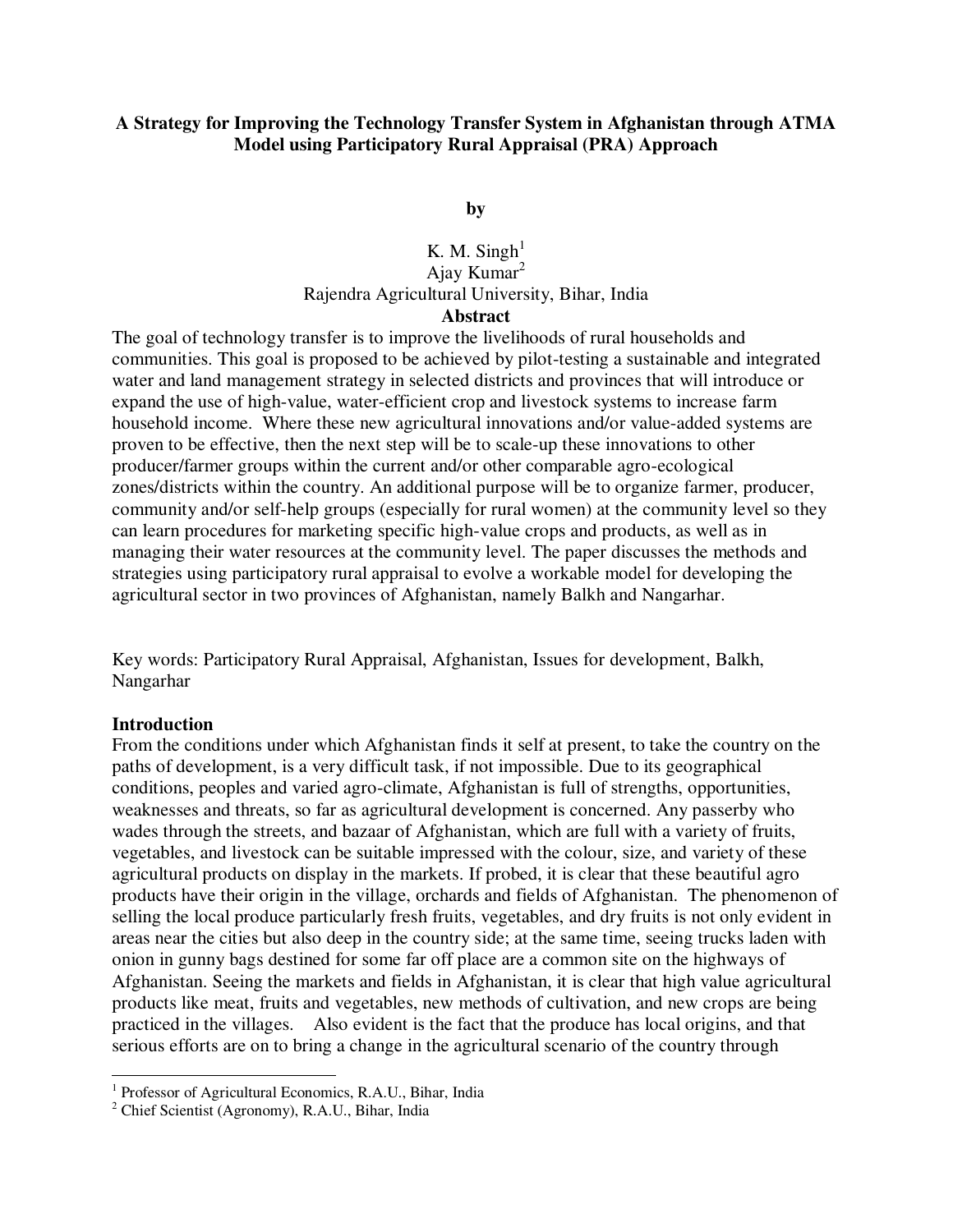innovations in agricultural production. No doubt, this is the results of the hard work of Afghanistan farmers, working under adverse conditions and of course with some support from the friendly countries/ donors.

While it is true, that a country under civil war for such a long period has a severely damaged infrastructure that is necessary for agricultural development, especially the agricultural research, extension and educational infrastructure in a very poor shape and in need of immediate remedial measure to improve their capacity for taking up the challenges of a globalized economy in the twenty first century.

The strengths, weakness and opportunities of Afghanistan agriculture, the skill and capacity available with the farmers of this country, new experiences, and its pre-war brand equity in the external markets could become the starting point for giving a new direction to Afghanistan agriculture in this globalized  $21<sup>st</sup>$  century economy.

# **Participatory Rural Appraisal -Methodology**

# **Background: Technology Transfer Goals**

The goal of technology transfer is to improve the livelihoods of rural households and communities in selected provinces and districts within Afghanistan by making more productive use of surface- and ground-water resources by helping farmers to;

1) Diversify their farming systems through the use of high-value, water-efficient crop and livestock systems; and

 2) Learn how to use more sustainable land and water management practices within different ecosystems in each district.

This goal is proposed to be achieved by pilot-testing a sustainable and integrated water and land management strategy in selected districts and provinces that will introduce or expand the use of high-value, water-efficient crop and livestock systems to increase farm household income. Where these new agricultural innovations and/or value-added systems are proven to be effective, then the next step will be to scale-up these innovations to other producer/farmer groups within the current and/or other comparable agro-ecological zones/districts within the country. An additional purpose will be to organize farmer, producer, community and/or self-help groups (especially for rural women) at the community level so they can learn procedures for marketing specific high-value crops and products, as well as in managing their water resources at the community level.

#### **Orientation at Top: Training the National Extension Staff and Policy makers**

The national and provincial extension officials in MAIL were oriented about this new marketdriven extension model and were exposed to this proposed approach in detail. The orientation was done in Kabul for the senior officers who are responsible for extension policy planning and its implementation in Afghanistan, and also in Mazar-e-sharif and Jalalabad for extension officials at the provincial level. They were informed about the purpose and rational for training the key members of the provincial and district extension staff on how to conduct a PRA and then develop a SREP for the selected district. They were also informed that the exercise would help them identify key constraints and potential market opportunities that can increase farm household income for different types of farm households within each of the two selected district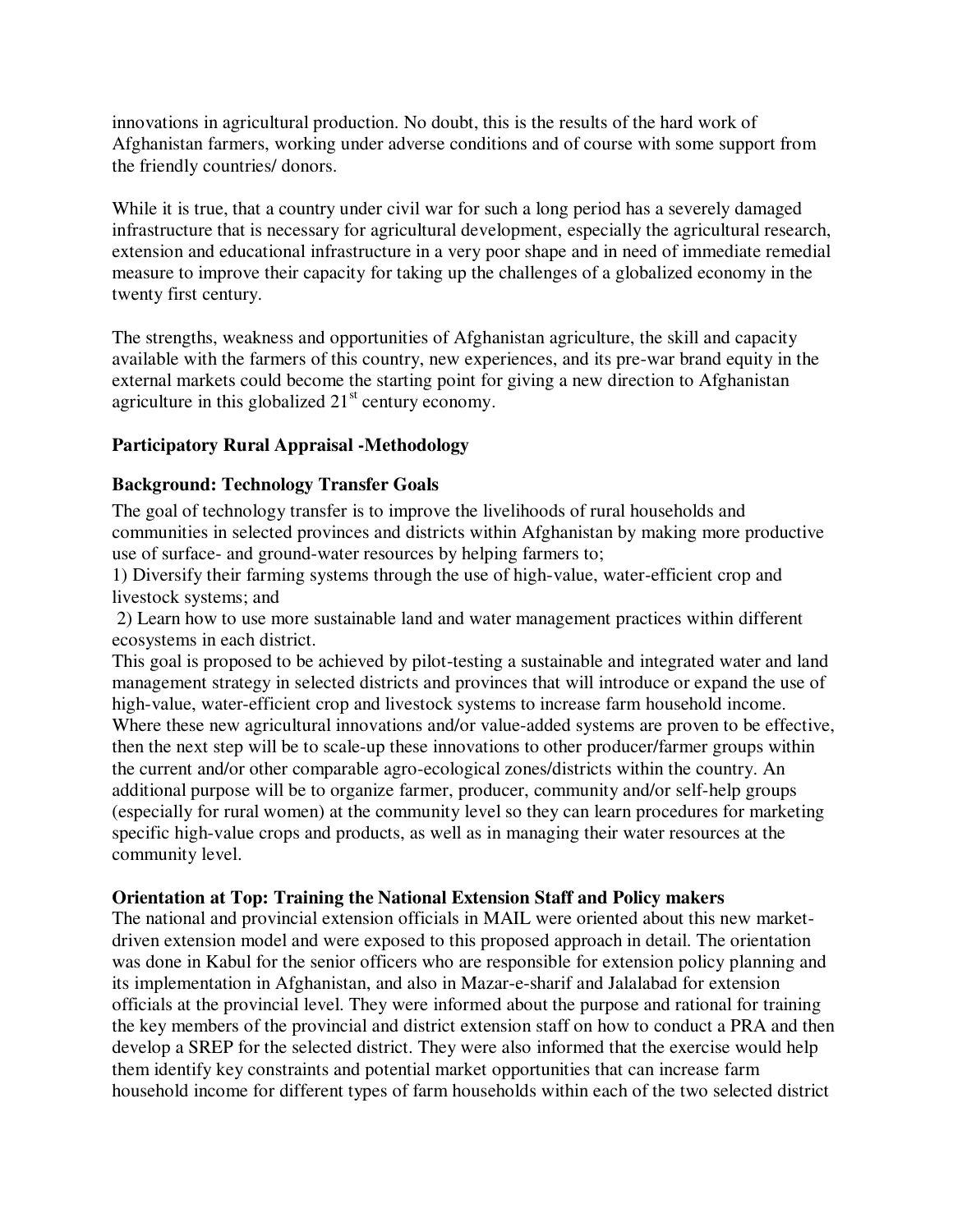falling in the Balkh and Nangarhar provinces. The extension department officers, research workers, teachers & students from the agriculture faculty and progressive farmers were oriented about the new market-driven extension model in detail. They were informed about the purpose and rational for the training to be conducted on PRA and then to develop a SREP for the selected districts of Balkh and Nangarhar provinces. They were also informed that this exercise will help in identifying key constraints and potential market opportunities that can increase both yield and household income for different category of farm households in two selected districts (each) in both the Balkh and Nangarhar provinces.

# **An Overview of PRA Training**

# **Training the Field Extension Staff**

The training programme on PRA was designed to develop the master trainers for developing SREP in two selected pilot province in Afghanistan with the objective to train the district extension/research workers in Participatory Rural Appraisal (PRA) methodology to collect required information from the village and also to take people participation (and their perceptions) into consideration in developing a Strategic Research and Extension Plan (SREP) for the selected district(s) in both the Balkh and Nangarhar provinces. A team of twenty four persons were also selected for in-depth PRA training in both the pilot provinces. They were selected on the basis of different discipline, namely agronomy, horticulture, livestock, plant protection, and teacher & students from the agriculture faculty. Their willingness, as well as their knowledge and experience were also considered, so that after the training programme they could carry out the PRA field exercise in the selected villages of the two provinces.

#### **Identification of Micro-situations**

After formal introduction of the participants, facilitators, about the training course the first task was given to the participants to draw the maps of the selected districts in identifying four villages in a district on the basis of their micro- situations leading to irrigated and rainfed agriculture.

#### **Selection of village**

As a result of the orientation programme based on the distinct agro-ecological situations, presence of different agricultural enterprises, approach to the districts, security and other logistic criteria; two districts namely Balkh and Dawlat Abad were selected in Balkh province and Behsud and Rudat in Nangarhar province by the participants in the training programme. The local extension staff in each district was to carry out the PRA so as to identify important water and land resource problems that are confronting the different categories of farmers within the different micro-situations of each district, as well as to identify innovative farmers and other market opportunities that might be pursued in developing value-chains for potential high-value (HV) crop and livestock products.

The participants were randomly divided into two groups and were put to a task. At the completion of the task review, which was done by the facilitators in the general session and the concept of PRA was discussed with the live example of making the district map by the participants to confirm that "they know we do not know. The whole issue of participation and perception of the concerned persons regarding their life and condition is most important as it adds value to understanding and is important for sustainable development. The PRA training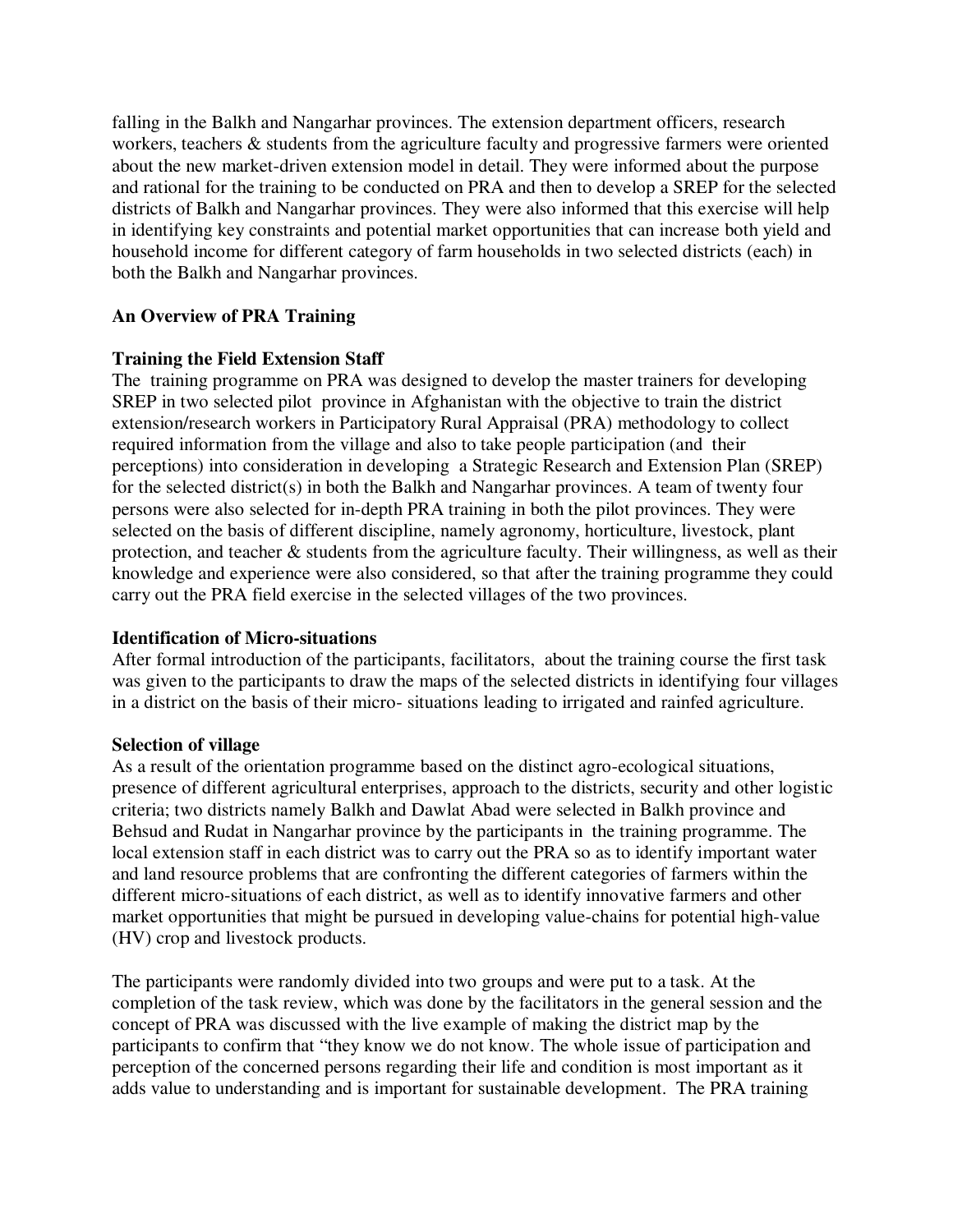was started with twenty four participants and the training was based on experiential learning, in facilitation mode, through task cycle method. As a result, a task was given to the participants to select at least four villages in each identified district i.e. Balkh and Dawlat Abad in Balkh and Behsud and Rudat in Nangarhar; based on the major criteria of availability of irrigation water and also the other considerations in pursuing a farming systems approach, along with the security and logistic arrangements. The participants selected the villages in a district-wise group work, done in two groups on day one of this first exercise, and then they followed the method of mapping, discussion and finalization of their task results. During the discussion, based on the review of the groups work, the philosophy, rational, history and development of PRA were introduced by the facilitators. The participants identified the representative village as follows:

**Table-1: Selection of districts and representative villages in Balkh Province** 

| <b>Name of Districts</b> | <b>Name of Villages</b> | <b>Major</b>         | <b>Location in the district</b> |
|--------------------------|-------------------------|----------------------|---------------------------------|
|                          |                         | <b>Consideration</b> |                                 |
| Balkh                    | Hisarak                 | Irrigated            | Northern part                   |
|                          | Hiwad                   | Irrigated            | Eastern part                    |
|                          | Taraki                  | Less Water           | Western part                    |
|                          | Alkuchi                 | Less Water           | Western part                    |
| Dawlat Abad              | Char Baghe Sayeddan     | Irrigated            |                                 |
|                          | Markez Wolus-Wali       | Irrigated            | Central part                    |
|                          | <b>Bagh Shor</b>        | Less Water           |                                 |
|                          | Qarshigok               | Less Water           |                                 |

| <b>Name of District</b> | <b>Name of Villages</b> | <b>Major</b>  | <b>Location in the district</b> |
|-------------------------|-------------------------|---------------|---------------------------------|
|                         |                         | Consideration |                                 |
| <b>Behsud</b>           | Naghlo                  | Irrigated     | East                            |
|                         | Khosh-gumbad            | Irrigated     | Central                         |
|                         | Qala-e-janankhan        | Irrigated     | North                           |
|                         | Akhunzada               | Irrigated     | South                           |
| Rudat                   | Baro                    | Rainfed       | South west                      |
|                         | Mazina                  | Rainfed       | North                           |
|                         | Hisarshahi              | Rainfed       | Central                         |
|                         | Hisarak                 | Rainfed       | Far north                       |

# **Participatory Rural Appraisal**

Participatory Rural Appraisal (PRA) was understood by the participants as a tool or methodology for understanding the perception, knowledge, skill, practice, and situation of the farmer and also to enhance their participation as input in the program planning process. The following section gives a brief account of the tools and techniques used to train the participants. The focus of the PRA training was on rational, philosophy, history and origin of PRA and trainees were informed that the three pillars of PRA were as follows:

# **a. Behavior & Attitude (B&A)**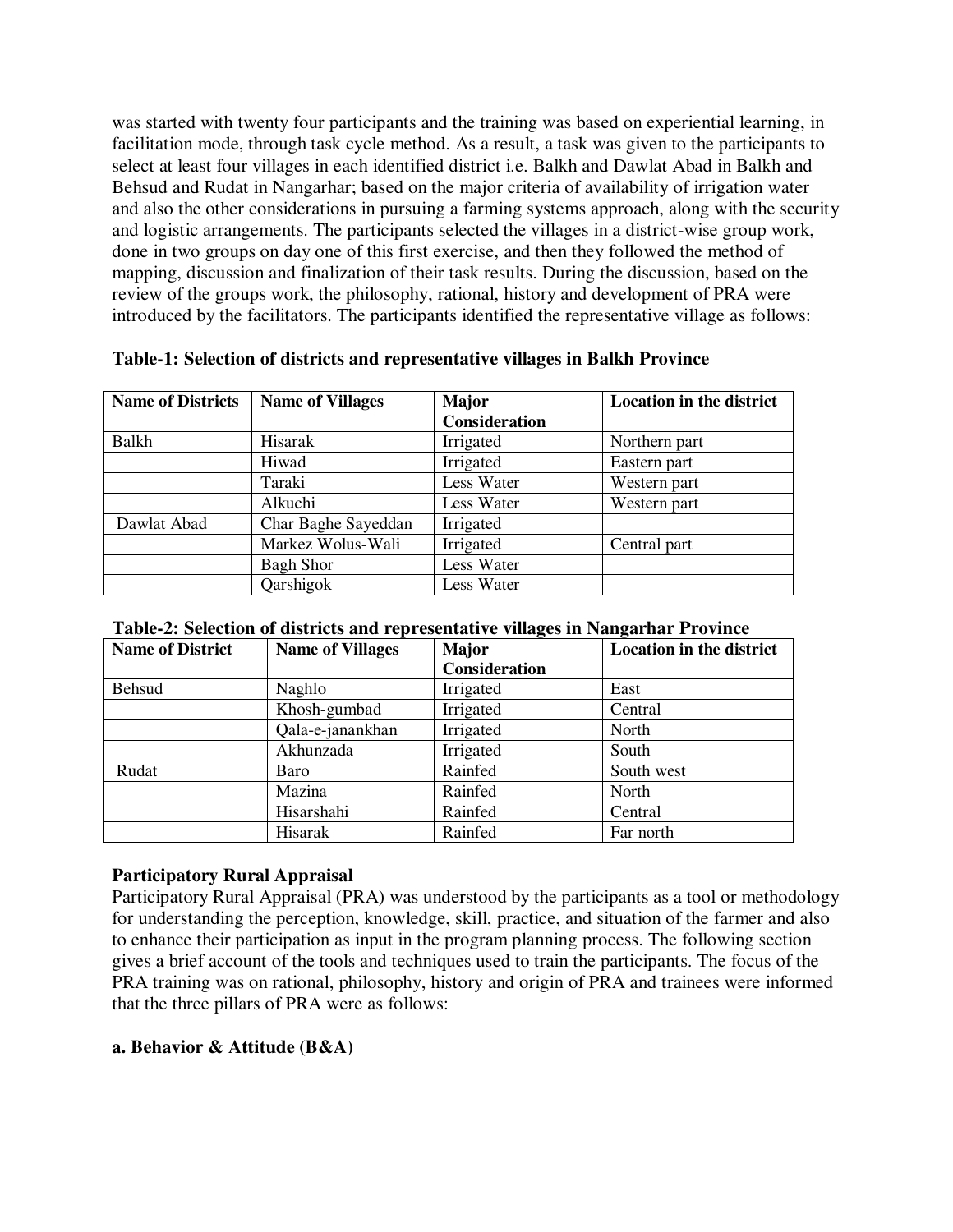B&A are to be observed and practiced at the personal level by the PRA team members, keeping in mind the following points: respecting people, learning from people, listening carefully, team work, etc.

# **b. Methods/ Tools**

These skills have to be learned professionally and they develop over time with practice. This process covers mainly different tools and techniques of PRA, mainly designed to generate accurate information and to enhance people's participation.

# **c. Sharing**

This element mainly covers the process part of conducting a PRA and is related to the sharing and analysis of information at different levels within the community, within the PRA team and with other PRA teams (in other districts and provinces) and participating institutions.

# **PRA Teams**

A PRA sub-team consists of three persons were also identified by the district team itself for each village. It was decided to add 1-2 persons to each sub-team at the district level while the actual data collection work is being done.

# **Finalization of Check list**

The requirement and need for information / data collection was initiated by the facilitators in light of district level SREP preparation specific to Afghanistan conditions. The check list was revised after getting the feed back of the Team members through a Group task specifically meant to identify the issues and enterprises relevant for Afghanistan.

# **PRA Tools**

Details of the tools and techniques to which the participants were exposed to are given below:

#### **a. Semi-Structured Interview:**

PRA semi-structured interviews (SSI) are basically a skill rather than a tool. It can be used effectively alone or with other tools to get fuller meaning of the information collected in less time and with the full participation of the people. It is also used for Focused Group Discussion (FGD). Without following SSI, limited accurate information can be derived. By using SSI alone, especially when time is limited and task is high, much useful information can be derived. During the training, SSI was used effectively by the participants in generating information related to the check-list for preparation of SREP.

#### **b. Transect Map:**

The Trainees were informed about this unique PRA tool, i.e. transect. As a tool of PRA, it has a specific role in understanding the agricultural scenario of the village. This is the only tool in PRA that can give a full picture of the present agricultural status with precision. It provides a cross-sectional representation of the different farming situations, the enterprises/commodities and their comparison against the observed parameters. A transect is different than the resource map despite area of overlap. The resource map provides a birds- eye view of village with a focus on natural resources. It is generally done after a resource map and therefore, helps in triangulation. It is also helps in taking forward the process of problem identification, searching opportunities, solutions, options, indigenous technical knowledge (ITK) and success stories, etc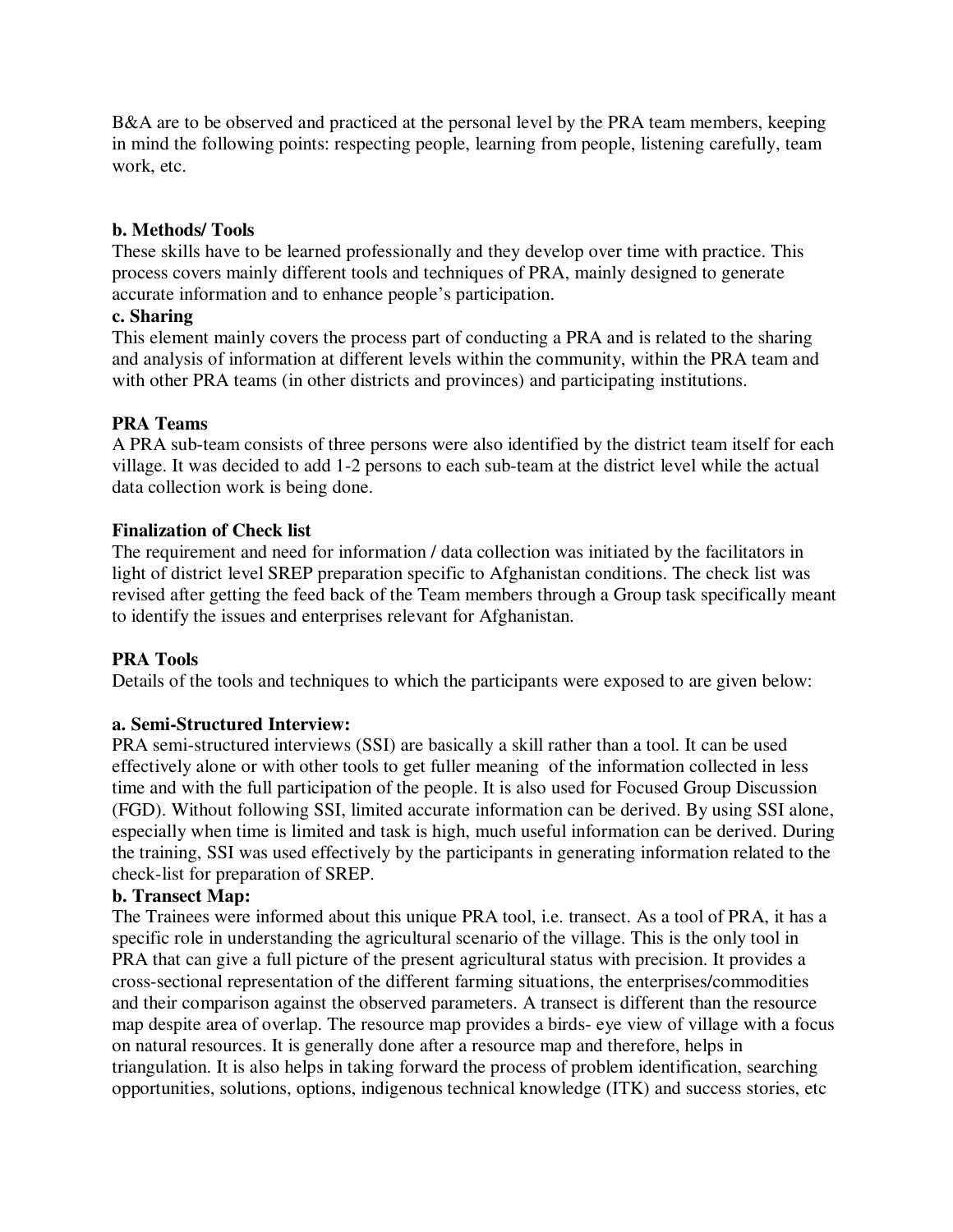#### **c. Maps**

Maps in PRA are different from other regular conventional maps in significant ways. It is made by the people on the ground with the local materials, not to the scale and fixed direction. It depicts what the local people believe to be relevant and important for them. Thus it reflects their perceptions of the social dimensions of their realities with the high degree of authenticity.

# **i. Social Map:**

Social map is the most popular method in PRA. It seeks to explore the spatial dimension of people's realities. The focus here is on the depiction of habitation patterns and the nature of housing and social infrastructure like roads, school, drinking water, etc. Thus, the information related to understanding of the people, like the population data, education, occupation, number of workers engaged in agricultural / non-agricultural work, ethnic groups, and other information required in preparing the SREP that can be collected through social mapping. It is very strong tool of PRA and it is also useful in relation building with the local people.

#### **ii. Resource Map:**

Resource map is another popular PRA tool. The resource map focuses on the natural resources present within the areas controlled by the village or locality, especially land, soil, rivers, streams and other water bodies; hills, mountains, and forests, as well as other vegetation, etc. For agricultural purposes it may also depict the fields, types of commodities being produced or other enterprises located within the village. Thus, a resource map reflects how people view their own locality, based on their perception of their natural resources.

# **d. Well-Being Ranking:**

Well-being ranking, also known as wealth ranking, is another PRA tool that is commonly used in ranking and grouping households on the basis of the detailed well-being criteria as perceived by the villagers themselves, rather than only on the basis of income and wealth. It is based on the perception of the people. It helps to understand the local people's conception of wealth, wellbeing and their views on socio-economic disparities between households. Well-being is culture specific and is difficult to measure. Well-being ranking, however, provides a unique method for exploring local people thinking on well-being. The concept of this particular tool of well-being ranking has been used to segregate the farming community to understand the types of holding and an assessment of total land they posses in the village.

#### **e. Trend Analysis:**

Trend analysis is a popular tool of PRA used to explore the time dimension of change in certain variables over span of time. It is thus people's account of the past and how things have changed and hence also provide a historical perspective. Trend analysis was exposed in the training programme to know the changes whether positive or negative with the reasons why, over the period of time, in relation to the area/number, total production and productivity of the major commodities within the major enterprise of the village.

#### **Issues/Problems Emerging out of PRA in selected Provinces/Districts**

The training on PRA tools and techniques, along with the discussion, and finalization of the check list for data collection through PRA by the different teams in selected villages was done at both Mazar-e-sharif and Jalalabad. After the successful completion of the training of Master Trainers, the mock PRA exercise the Team were sent to the villages selected for collecting information for a day, considering the time, cost and security constraints. The detailed analysis is yet to be done; however, the details of various issues identified by the PRA teams, and some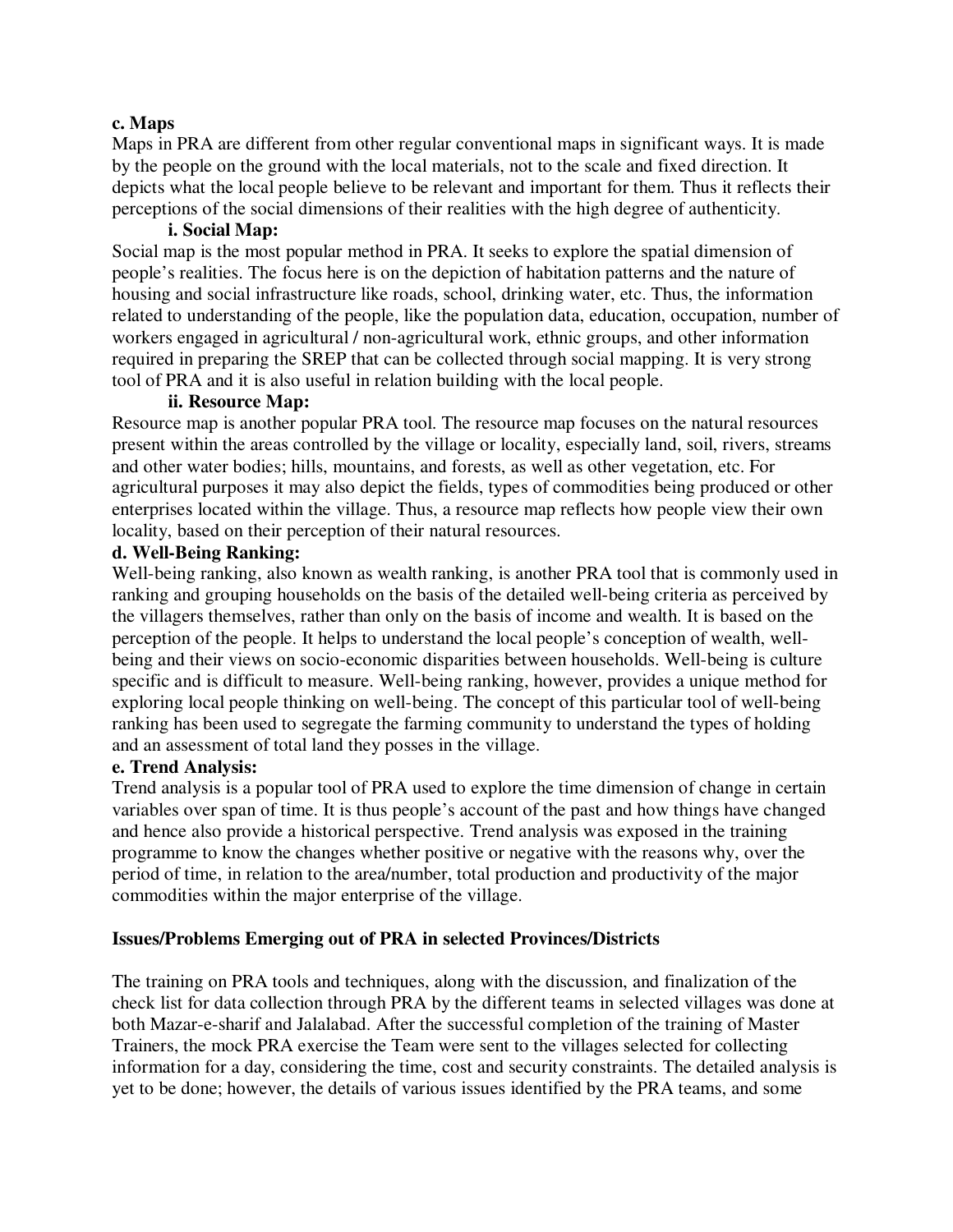success stories observed in the different villages/districts have been presented in the next chapter. The information has been presented for different provinces and for different micro-situations district-wise for arriving at the strategies to deal with these issues and the points of interventions that could be taken up.

| <b>Province</b><br>$\rightarrow$ | <b>Balkh</b>                      |                |                  |                | Nangarhar        |                |
|----------------------------------|-----------------------------------|----------------|------------------|----------------|------------------|----------------|
| <b>District</b>                  | <b>Balkh</b><br><b>Daulatabad</b> |                | <b>Behsud</b>    | <b>Rudat</b>   |                  |                |
| Micro Situation $\rightarrow$    | <b>Irrigated</b>                  | <b>Rainfed</b> | <b>Irrigated</b> | <b>Rainfed</b> | <b>Irrigated</b> | <b>Rainfed</b> |
| Issues/Problems                  |                                   |                |                  |                |                  |                |
| <b>Natural Resources</b>         |                                   |                |                  |                |                  |                |
| <b>Climate, Land and Soil</b>    |                                   |                |                  |                |                  |                |
| Huge tracts of undulated         | Y                                 | Y              | Y                | Y              | $\mathbf N$      | Y              |
| land                             |                                   |                |                  |                |                  |                |
| Poor soil health due to          | Y                                 | Y              | $\mathbf Y$      | $\mathbf Y$    | $\mathbf Y$      | $\overline{Y}$ |
| improper application of          |                                   |                |                  |                |                  |                |
| organic matter                   |                                   |                |                  |                |                  |                |
| Unsustainable land use           | Y                                 | Y              | Y                | Y              | $\mathbf N$      | Y              |
| practices involving              |                                   |                |                  |                |                  |                |
| overgrazing, deforestation,      |                                   |                |                  |                |                  |                |
| and cultivation of marginal      |                                   |                |                  |                |                  |                |
| lands                            |                                   |                |                  |                |                  |                |
| Variable climatic conditions     | Y                                 | Y              | Y                | Y              | Y                | Y              |
| and low rainfall leading to      |                                   |                |                  |                |                  |                |
| increased vulnerability to       |                                   |                |                  |                |                  |                |
| drought                          |                                   |                |                  |                |                  |                |
| Cultivation of rangeland by      | Y                                 | Y              | Y                | Y              | Y                | Y              |
| communities to mitigate the      |                                   |                |                  |                |                  |                |
| effects of drought               |                                   |                |                  |                |                  |                |
| <b>Water Resources</b>           |                                   |                |                  |                |                  |                |
| Severe water shortage            | ${\bf N}$                         | Y              | ${\bf N}$        | Y              | $\mathbf N$      | $\overline{Y}$ |
| Management of natural            | $\overline{Y}$                    | Y              | Y                | Y              | Y                | Y              |
| water resources difficult due    |                                   |                |                  |                |                  |                |
| to destruction of traditional    |                                   |                |                  |                |                  |                |
| irrigation and water             |                                   |                |                  |                |                  |                |
| harvesting infrastructure        |                                   |                |                  |                |                  |                |
| Improper selection of crops      | Y                                 | Y              | Y                | Y              | Y                | Y              |
| in water scarce areas putting    |                                   |                |                  |                |                  |                |
| pressure on irrigation           |                                   |                |                  |                |                  |                |
| sources                          |                                   |                |                  |                |                  |                |
| Lack of proper practices for     | Y                                 | Y              | Y                | Y              | Y                | Y              |
| managing surface and             |                                   |                |                  |                |                  |                |
| ground water resources           |                                   |                |                  |                |                  |                |
| Poor management and              | Y                                 | $\mathbf Y$    | $\mathbf Y$      | $\mathbf Y$    | $\mathbf Y$      | $\mathbf Y$    |
| upkeep of state owned water      |                                   |                |                  |                |                  |                |
| management schemes               |                                   |                |                  |                |                  |                |
| <b>Vegetation/Forest cover/</b>  |                                   |                |                  |                |                  |                |
| <b>Range lands</b>               |                                   |                |                  |                |                  |                |

**Table-3: Issues / Problems Emerging out of PRA in selected Provinces/Districts**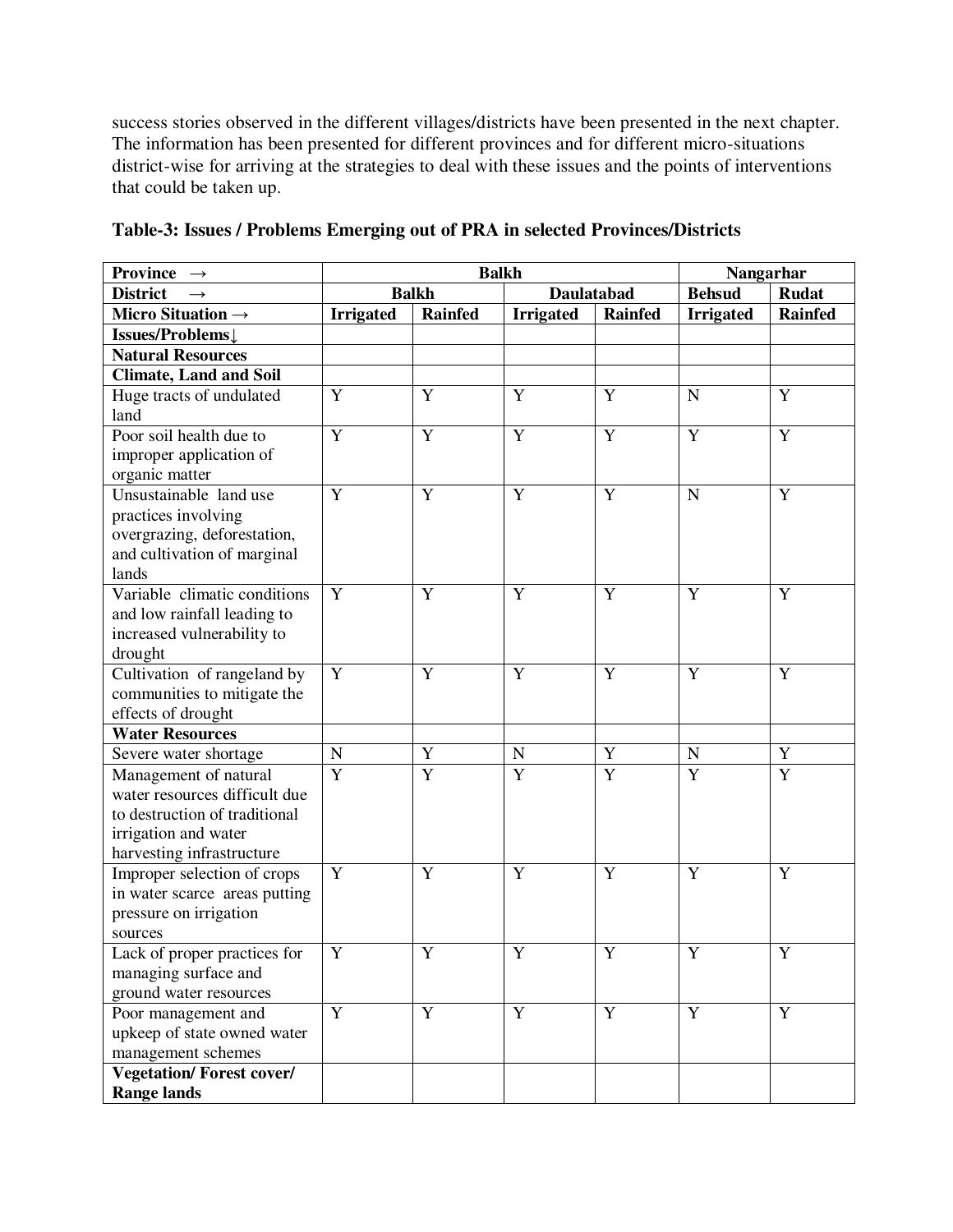| Huge barren tracts leading to     | Y                   | Y                   | Y                   | Y                   | $\mathbf N$                   | Y              |
|-----------------------------------|---------------------|---------------------|---------------------|---------------------|-------------------------------|----------------|
| desertification                   |                     |                     |                     |                     |                               |                |
| Illegal felling of forest trees   | Y                   | $\mathbf Y$         | $\mathbf Y$         | $\mathbf Y$         | Y                             | $\mathbf Y$    |
| leading to fast removal of        |                     |                     |                     |                     |                               |                |
| vegetative cover from land        |                     |                     |                     |                     |                               |                |
| Poor vegetative cover             | Y                   | Y                   | Y                   | Y                   | Y                             | Y              |
| leading to reduced grazing        |                     |                     |                     |                     |                               |                |
| areas and soil erosion            |                     |                     |                     |                     |                               |                |
| Widespread degradation of         | Y                   | $\mathbf Y$         | $\overline{Y}$      | $\mathbf Y$         | $\overline{Y}$                | $\mathbf Y$    |
| both forests and rangeland,       |                     |                     |                     |                     |                               |                |
| flooding, water scarcity due      |                     |                     |                     |                     |                               |                |
| to removal for vegetative         |                     |                     |                     |                     |                               |                |
| cover                             |                     |                     |                     |                     |                               |                |
| <b>Agriculture production</b>     |                     |                     |                     |                     |                               |                |
| systems                           |                     |                     |                     |                     |                               |                |
| Crop management                   |                     |                     |                     |                     |                               |                |
| Stagnant and low yield of         | Y                   | Y                   | Y                   | Y                   | Y                             | Y              |
| major cereal and other field      |                     |                     |                     |                     |                               |                |
| crops leading to low income       |                     |                     |                     |                     |                               |                |
| to the farm households            |                     |                     |                     |                     |                               |                |
| Non-availability of quality       | Y                   | Y                   | $\overline{Y}$      | Y                   | $\overline{Y}$                | $\overline{Y}$ |
| seed material for wheat,          |                     |                     |                     |                     |                               |                |
|                                   |                     |                     |                     |                     |                               |                |
| rice, maize, barley               |                     |                     |                     |                     |                               | Y              |
| Low use of farm machinery         | Y<br>$\overline{Y}$ | Y<br>$\overline{Y}$ | Y<br>$\overline{Y}$ | Y<br>$\overline{Y}$ | $\mathbf Y$<br>$\overline{Y}$ | $\overline{Y}$ |
| Standard package of               |                     |                     |                     |                     |                               |                |
| practices for different crops     |                     |                     |                     |                     |                               |                |
| not yet available                 |                     |                     |                     |                     |                               |                |
| Huge gap in needs and             | Y                   | Y                   | Y                   | Y                   | Y                             | Y              |
| availability of Public            |                     |                     |                     |                     |                               |                |
| Extension functionaries at        |                     |                     |                     |                     |                               |                |
| district and village level to     |                     |                     |                     |                     |                               |                |
| handle the knowledge needs        |                     |                     |                     |                     |                               |                |
| of the farmers                    |                     |                     |                     |                     |                               |                |
| Lack of mobility support to       | Y                   | Y                   | Y                   | Y                   | Y                             | Y              |
| extension staff leading to        |                     |                     |                     |                     |                               |                |
| their inability in moving to      |                     |                     |                     |                     |                               |                |
| the fields                        |                     |                     |                     |                     |                               |                |
| Lack of awareness about the       | Y                   | Y                   | Y                   | Y                   | Y                             | Y              |
| <b>Integrated Nutrient</b>        |                     |                     |                     |                     |                               |                |
| Management (INM) and              |                     |                     |                     |                     |                               |                |
| <b>Integrated Pest Management</b> |                     |                     |                     |                     |                               |                |
| (IPM) practices.                  |                     |                     |                     |                     |                               |                |
| Non-adoption of soil test         | Y                   | $\mathbf Y$         | $\mathbf Y$         | $\mathbf Y$         | Y                             | $\mathbf Y$    |
| based fertilizer application as   |                     |                     |                     |                     |                               |                |
| testing facilities do not exist   |                     |                     |                     |                     |                               |                |
| at district level                 |                     |                     |                     |                     |                               |                |
| Non-availability of situation     | Y                   | $\mathbf Y$         | Y                   | $\mathbf Y$         | Y                             | $\mathbf Y$    |
| specific varieties for field      |                     |                     |                     |                     |                               |                |
| crops                             |                     |                     |                     |                     |                               |                |
| <b>Unorganized farmers</b>        | $\mathbf Y$         | $\mathbf Y$         | Y                   | $\mathbf Y$         | Y                             | $\mathbf Y$    |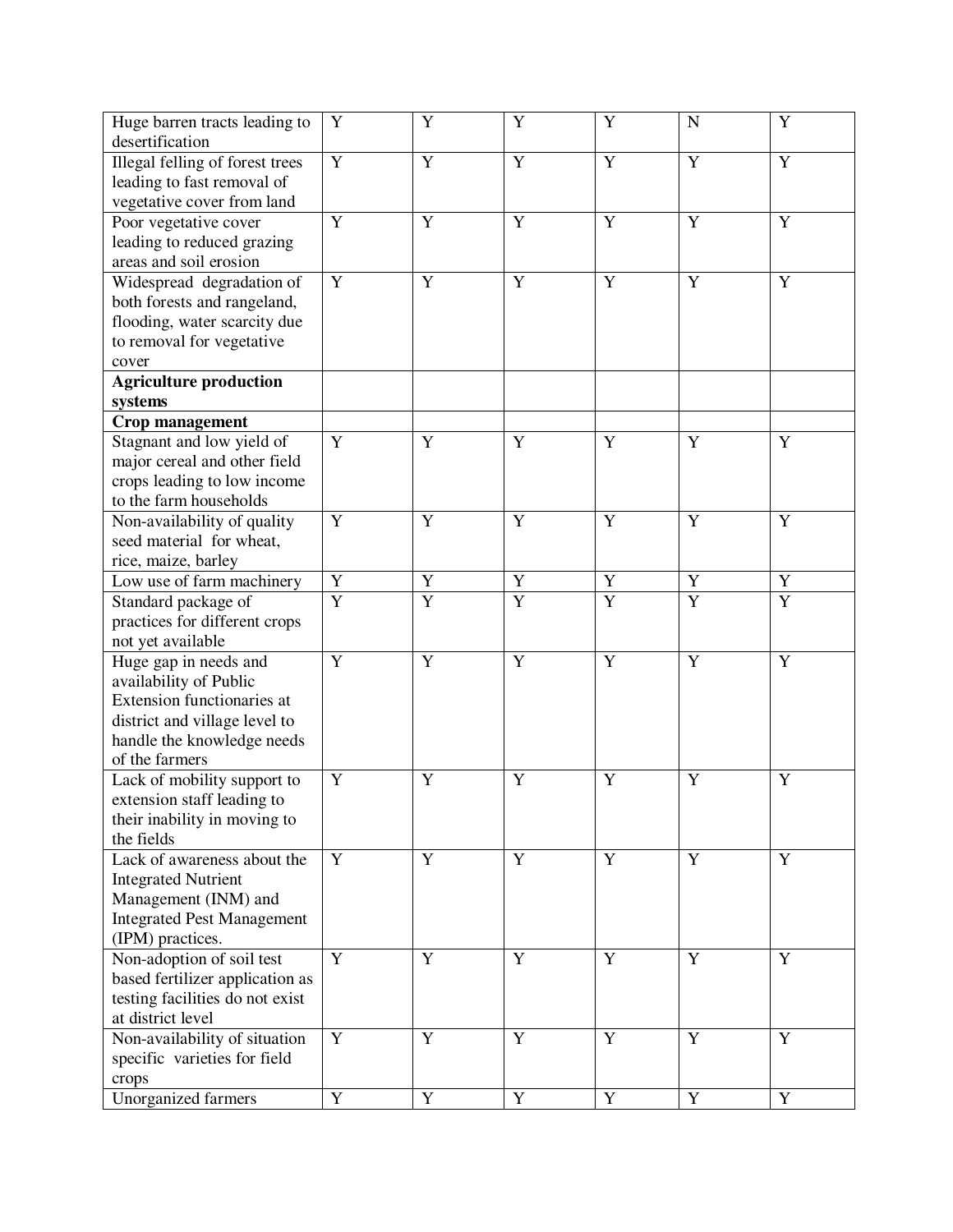| Tillage practices primitive<br>and causing loss of soil | Y              | $\overline{Y}$ | $\overline{Y}$ | Y              | Y              | $\overline{Y}$ |
|---------------------------------------------------------|----------------|----------------|----------------|----------------|----------------|----------------|
| physical properties                                     |                |                |                |                |                |                |
| Fodder and forage crops not                             | Y              | Y              | Y              | Y              | Y              | Y              |
| given preference in crop                                |                |                |                |                |                |                |
| rotation leading to scarcity of                         |                |                |                |                |                |                |
| fodder                                                  |                |                |                |                |                |                |
| Lack of access to rural                                 | Y              | $\overline{Y}$ | $\overline{Y}$ | Y              | $\overline{Y}$ | $\overline{Y}$ |
| finance                                                 |                |                |                |                |                |                |
| Lack of High value cash                                 | $\overline{Y}$ | $\overline{Y}$ | $\overline{Y}$ | $\overline{Y}$ | $\overline{Y}$ | $\overline{Y}$ |
| crops in irrigated areas                                |                |                |                |                |                |                |
| <b>Water Management</b>                                 |                |                |                |                |                |                |
| Lack of scientific on-farm                              | Y              | Y              | Y              | Y              | Y              | $\overline{Y}$ |
| water management practices                              |                |                |                |                |                |                |
| Improper selection of crops                             | $\overline{Y}$ | $\overline{Y}$ | $\overline{Y}$ | $\overline{Y}$ | $\overline{Y}$ | $\overline{Y}$ |
| in areas with less water                                |                |                |                |                |                |                |
| availability                                            |                |                |                |                |                |                |
| Predominantly Wheat-Rice                                | $\overline{Y}$ | $\overline{Y}$ | $\overline{Y}$ | $\overline{Y}$ | $\overline{Y}$ | $\overline{Y}$ |
| sequence followed, putting                              |                |                |                |                |                |                |
| pressure on irrigation                                  |                |                |                |                |                |                |
| sources                                                 |                |                |                |                |                |                |
| Prolonged period of water                               | $\mathbf Y$    | $\mathbf Y$    | $\mathbf Y$    | Y              | Y              | Y              |
| scarcity during growing                                 |                |                |                |                |                |                |
| season affecting crop yields                            |                |                |                |                |                |                |
| Lack of suitable & promising                            | $\mathbf Y$    | $\overline{Y}$ | Y              | $\overline{Y}$ | Y              | $\overline{Y}$ |
| crop varieties /cultivars for                           |                |                |                |                |                |                |
| rainfed conditions                                      |                |                |                |                |                |                |
| Lack of proper package and                              | Y              | Y              | Y              | Y              | Y              | Y              |
| practices for crops in water                            |                |                |                |                |                |                |
| deficient areas                                         |                |                |                |                |                |                |
| Mono cropping leading to                                | ${\bf N}$      | Y              | $\mathbf N$    | Y              | $\mathbf N$    | Y              |
| improper utilization of                                 |                |                |                |                |                |                |
| natural resources                                       |                |                |                |                |                |                |
| Lack of scientifically                                  | $\overline{Y}$ | $\overline{Y}$ | $\overline{Y}$ | $\overline{Y}$ | $\overline{Y}$ | $\overline{Y}$ |
| designed water harvesting                               |                |                |                |                |                |                |
| structures leading to wastage                           |                |                |                |                |                |                |
| of water                                                |                |                |                |                |                |                |
| Unorganized farmers                                     | Y              | Y              | Y              | Y              | Y              | Y              |
| <b>Horticulture Production</b>                          |                |                |                |                |                |                |
| <b>System</b>                                           |                |                |                |                |                |                |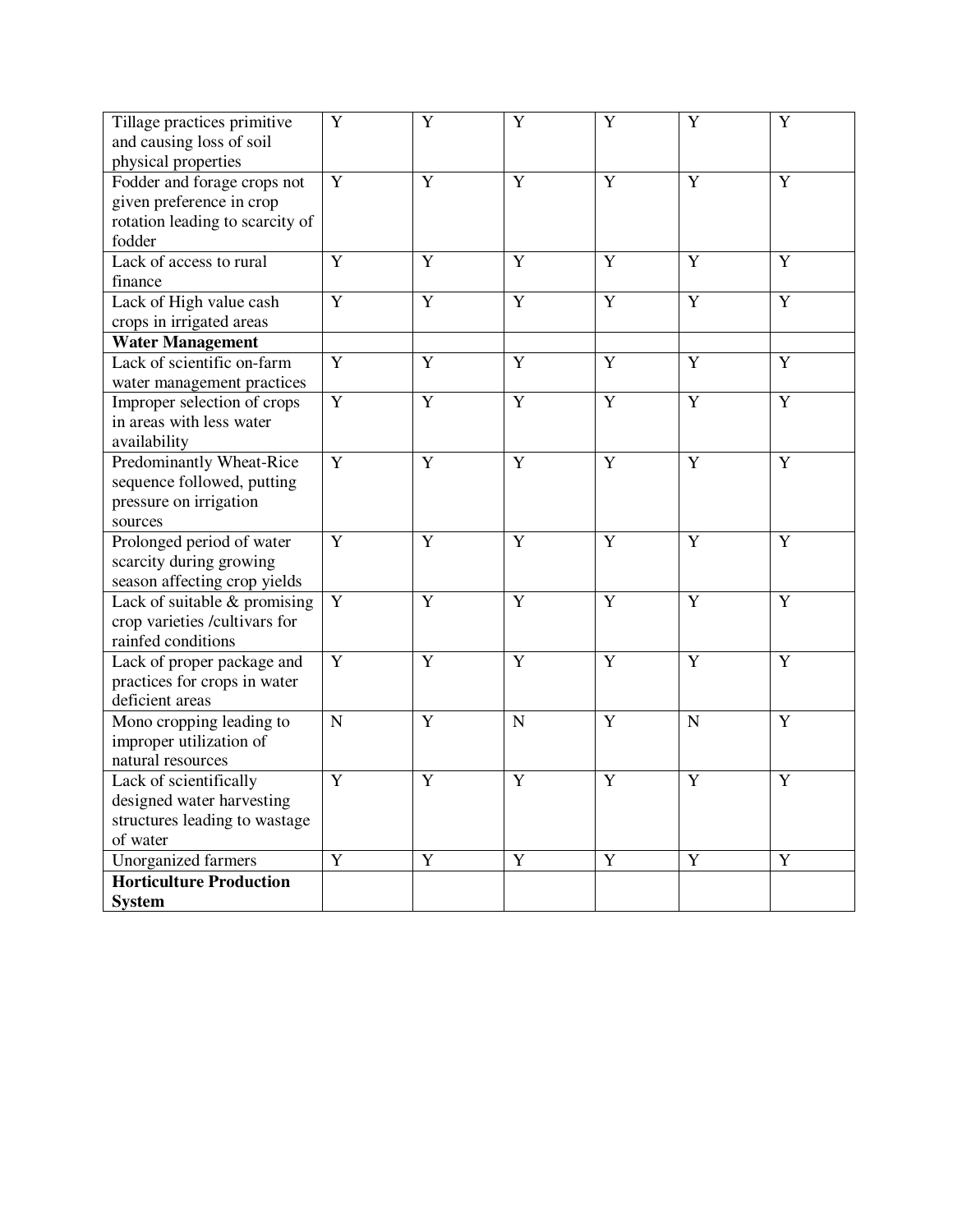| Under utilization of            | Y              | Y              | Y              | Y              | Y              | Y              |
|---------------------------------|----------------|----------------|----------------|----------------|----------------|----------------|
| horticulture based natural      |                |                |                |                |                |                |
| resources                       |                |                |                |                |                |                |
| Poor maintenance and            | Y              | Y              | Y              | Y              | Y              | Y              |
| upkeep of orchards              |                |                |                |                |                |                |
| Very few new orchards           | $\overline{Y}$ | $\overline{Y}$ | $\overline{Y}$ | $\overline{Y}$ | $\overline{Y}$ | $\overline{Y}$ |
| being planted in traditional    |                |                |                |                |                |                |
| areas due to lack of water      |                |                |                |                |                |                |
| Lack of good quality            | Y              | Y              | $\mathbf Y$    | Y              | Y              | Y              |
| saplings and quality seed       |                |                |                |                |                |                |
| material for new plantations    |                |                |                |                |                |                |
| Scientific fertigaton, training | Y              | Y              | Y              | Y              | Y              | $\mathbf Y$    |
| and pruning not practiced in    |                |                |                |                |                |                |
| orchards and plantations        |                |                |                |                |                |                |
| Lack of Multi-purpose trees     | Y              | Y              | Y              | Y              | Y              | Y              |
| for fodder and fuel.            |                |                |                |                |                |                |
| Lack of training facilities for | Y              | $\mathbf Y$    | Y              | Y              | $\mathbf Y$    | $\overline{Y}$ |
| nursery raising and plant       |                |                |                |                |                |                |
| propagation                     |                |                |                |                |                |                |
| Knowledge and skill gap in      | Y              | $\mathbf Y$    | Y              | Y              | Y              | Y              |
| scientific production.          |                |                |                |                |                |                |
| Non-adoption of INM and         | Y              | $\mathbf Y$    | $\mathbf Y$    | $\mathbf Y$    | Y              | $\mathbf Y$    |
| IPM practices.                  |                |                |                |                |                |                |
| Distress sale of fruits and     | Y              | $\mathbf Y$    | $\mathbf Y$    | Y              | Y              | $\mathbf Y$    |
| vegetables reducing             |                |                |                |                |                |                |
| profitability                   |                |                |                |                |                |                |
| Unorganized growers.            | Y              | Y              | $\mathbf Y$    | Y              | $\mathbf Y$    | Y              |
| Lack of cooling and storage     | $\overline{Y}$ | $\overline{Y}$ | $\overline{Y}$ | $\overline{Y}$ | $\overline{Y}$ | $\overline{Y}$ |
| facilities for fresh fruits and |                |                |                |                |                |                |
| vegetables.                     |                |                |                |                |                |                |
| Lack of post-harvest value      | Y              | $\mathbf Y$    | $\mathbf Y$    | Y              | Y              | Y              |
| addition and handling           |                |                |                |                |                |                |
|                                 |                |                |                |                |                |                |
| techniques                      | Y              | Y              | Y              | Y              | Y              | Y              |
| Reduced export earning          |                |                |                |                |                |                |
| potential from Agro-forestry    |                |                |                |                |                |                |
| and horticulture due to their   |                |                |                |                |                |                |
| destruction                     |                |                |                |                |                |                |
| <b>Livestock Production</b>     |                |                |                |                |                |                |
| <b>System</b>                   |                |                |                |                |                |                |
| Lack of improved breeds of      | Y              | Y              | Y              | Y              | Y              | $\overline{Y}$ |
| sheep, goat and cattle          |                |                |                |                |                |                |
| Lack of cross breeding and      | Y              | $\overline{Y}$ | Y              | $\overline{Y}$ | $\mathbf Y$    | $\overline{Y}$ |
| AI programme                    |                |                |                |                |                |                |
| inadequate extension and        | $\mathbf Y$    | $\mathbf Y$    | Y              | Y              | Y              | $\mathbf Y$    |
| support services                |                |                |                |                |                |                |
| Poor health of livestock        | Y              | Y              | Y              | Y              | Y              | $\mathbf Y$    |
| Inadequate mobility and         | $\overline{Y}$ | $\overline{Y}$ | $\overline{Y}$ | $\overline{Y}$ | $\overline{Y}$ | $\overline{Y}$ |
| supervision.                    |                |                |                |                |                |                |
| Inadequate livestock            | $\overline{Y}$ | $\overline{Y}$ | $\overline{Y}$ | $\overline{Y}$ | $\mathbf Y$    | $\overline{Y}$ |
| assistants for door service.    |                |                |                |                |                |                |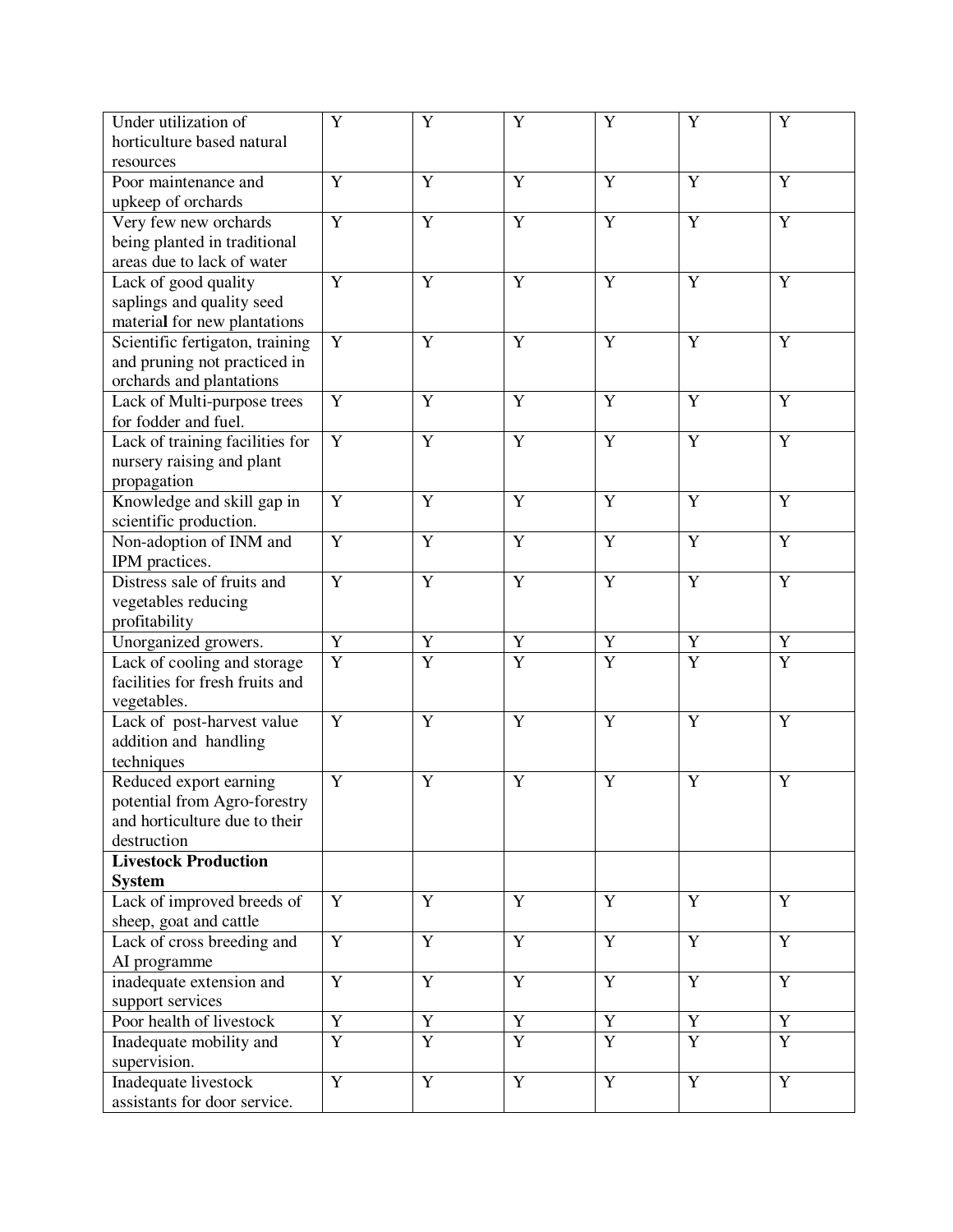| Lack of proper health care to<br>animals/birds                                                                | Y              | Y              | $\mathbf Y$    | Y              | Y              | Y              |
|---------------------------------------------------------------------------------------------------------------|----------------|----------------|----------------|----------------|----------------|----------------|
| Severe shortage of green<br>fodder and poultry feed                                                           | Y              | $\mathbf Y$    | Y              | Y              | Y              | Y              |
| Poor sanitation and housing<br>facilities for livestock and<br>birds                                          | Y              | $\overline{Y}$ | Y              | $\overline{Y}$ | $\overline{Y}$ | $\overline{Y}$ |
| Unorganized marketing in<br>rural areas                                                                       | Y              | Y              | $\mathbf Y$    | Y              | Y              | Y              |
| Scientific knowledge and<br>skill gap among farmers                                                           | $\mathbf Y$    | $\mathbf Y$    | $\mathbf Y$    | Y              | Y              | Y              |
| Limited financial back up<br>and insurance.                                                                   | Y              | Y              | Y              | Y              | Y              | Y              |
| Unorganized market forcing<br>distress selling.                                                               | $\mathbf Y$    | Y              | Y              | Y              | Y              | Y              |
| <b>Socio-economic Issues</b>                                                                                  |                |                |                |                |                |                |
| Fragmented and small land<br>holdings                                                                         | Y              | Y              | Y              | Y              | Y              | Y              |
| Low involvement of women<br>in agriculture                                                                    | $\overline{Y}$ | $\overline{Y}$ | $\overline{Y}$ | $\overline{Y}$ | $\overline{Y}$ | $\overline{Y}$ |
| Lack of access to credit, and<br>market,                                                                      | $\mathbf Y$    | Y              | $\mathbf Y$    | $\mathbf Y$    | Y              | Y              |
| Unorganized farming<br>community                                                                              | Y              | Y              | Y              | Y              | Y              | Y              |
| Costly and spurious inputs<br>resulting in rise in cost of<br>production                                      | Y              | Y              | Y              | Y              | Y              | Y              |
| Distress sale of produce due<br>to lack of money with the<br>farmers                                          | Y              | Y              | Y              | Y              | Y              | Y              |
| Non-adoption of risk<br>minimizing and low cost<br>technologies.                                              | Y              | Y              | Y              | Y              | Y              | Y              |
| Lack of post harvest, cold<br>storage, storage and<br>processing facilities in the<br>villages                | Y              | Y              | Y              | Y              | Y              | Y              |
| Lack govt. supported<br>procurement and support<br>price leading to unstable<br>prices.                       | Y              | $\mathbf Y$    | Y              | Y              | Y              | $\mathbf Y$    |
| Limited knowledge about<br>governmental schemes.                                                              | Y              | Y              | Y              | Y              | Y              | $\overline{Y}$ |
| <b>Institutional issues</b>                                                                                   |                |                |                |                |                |                |
| Lack of legal framework on<br>tenure, user rights, and<br>oversight responsibilities for<br>natural resources | Y              | $\mathbf Y$    | Y              | Y              | Y              | Y              |
| Collapse of government<br>institutions, has led to the                                                        | $\mathbf Y$    | $\mathbf Y$    | $\mathbf Y$    | $\mathbf Y$    | $\mathbf Y$    | Y              |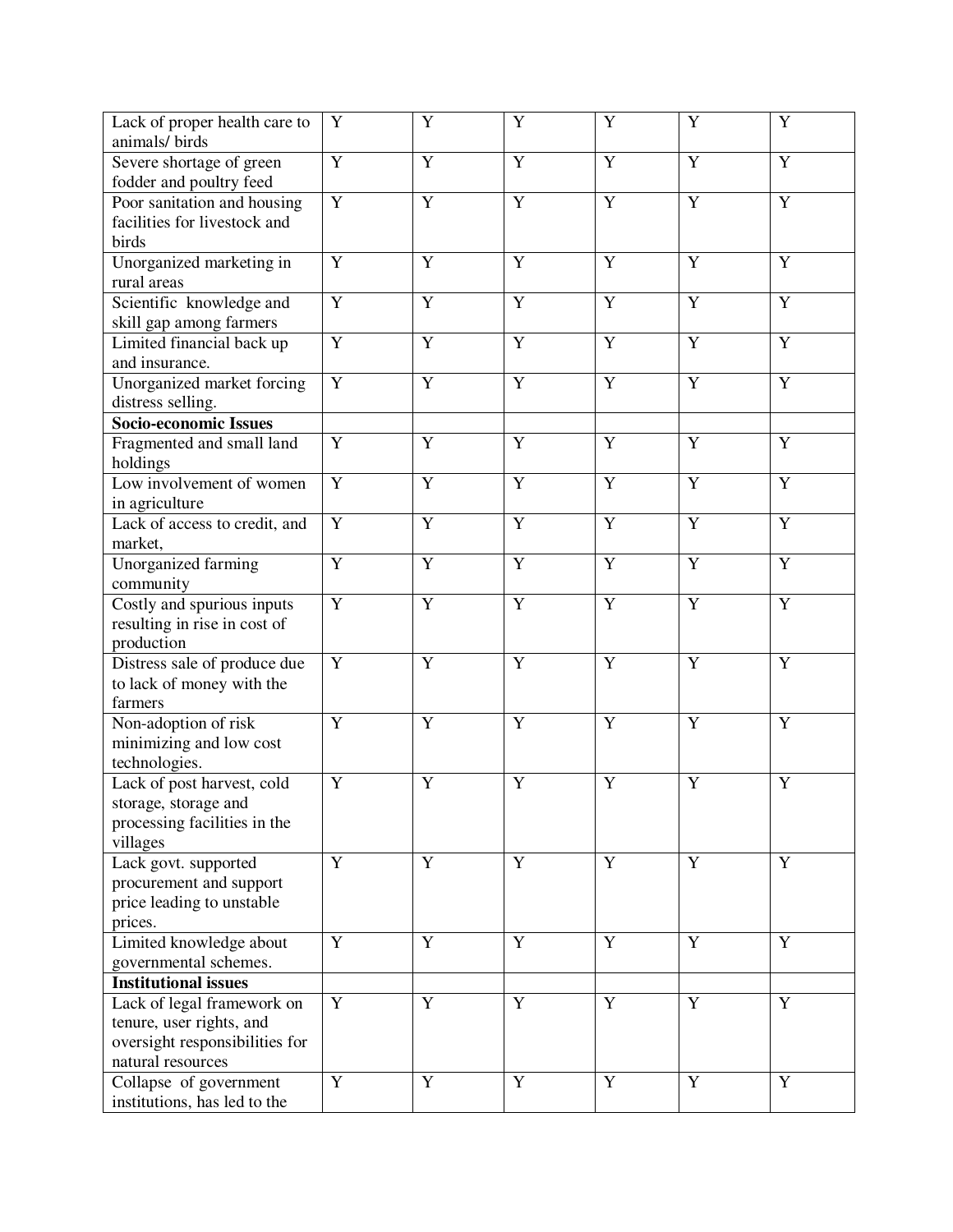| control of natural resources<br>by local elites                                                               |  |             |   |
|---------------------------------------------------------------------------------------------------------------|--|-------------|---|
| Lack of suitable agency<br>having overall responsibility<br>for the protection of natural<br>resources        |  | $\mathbf v$ | v |
| Lack of qualified manpower<br>for research and extension<br>work both at the national and<br>provincial level |  | $\bf{v}$    |   |

# **Critical issues their strategies and proposed intervention**

The issues/problems identified through the conducting of PRA in four selected districts of Balkh and Nangarhar provinces have been further analyzed, prioritized and identified as critical issues. The strategies and proposed interventions were summarized in this chapter and presented in Table-4.

|  |  |  |  |  |  |  | Table-4: Critical issues their strategies and proposed intervention |
|--|--|--|--|--|--|--|---------------------------------------------------------------------|
|--|--|--|--|--|--|--|---------------------------------------------------------------------|

| S.No                    | <b>Critical Issues</b>                                                                                                                  | <b>Strategies</b>                                        | <b>Proposed Interventions</b>                                                                                                                                                                                                                                                                                                                                                             |
|-------------------------|-----------------------------------------------------------------------------------------------------------------------------------------|----------------------------------------------------------|-------------------------------------------------------------------------------------------------------------------------------------------------------------------------------------------------------------------------------------------------------------------------------------------------------------------------------------------------------------------------------------------|
| $\mathbf{A}$            | <b>Natural Resources</b>                                                                                                                |                                                          |                                                                                                                                                                                                                                                                                                                                                                                           |
| $\mathbf{1}$            | Poor soil health due<br>to improper<br>application of<br>organic matter                                                                 | Capacity Building<br>and Training                        | 1. Capacity building of the local communities and<br>farmers on Integrated Nutrient Management (INM).<br>2. Development of leaflets, CDs, films and other material<br>in local language for distribution for popularizing the<br>new technology                                                                                                                                           |
| $\overline{2}$          | Improper selection<br>of crops in water<br>scarce areas<br>putting pressure on<br>irrigation sources                                    | Training and<br>demonstration                            | 1. Training and demonstration at the farmer's fields on<br>various rainfed crop and varieties.<br>2. Development of leaflets, CDs, films and other material<br>in local language for distribution for popularizing the<br>new technology                                                                                                                                                  |
| 3                       | Lack of proper<br>practices for<br>managing surface<br>and ground water<br>resources                                                    | Exposure visits,<br>Training and<br>demonstration        | 1. Demonstration, training on methods for management<br>of surface and ground water.<br>2. Exposure visits to successful sites where such methods<br>are being practiced.<br>3. Development of leaflets, CDs, films and other material<br>in local language for distribution for popularizing the<br>new technology                                                                       |
| $\overline{\mathbf{4}}$ | Widespread<br>degradation of both<br>forests and<br>rangeland,<br>flooding, water<br>scarcity due to<br>removal for<br>vegetative cover | Awareness and<br>capacity building of<br>the communities | 1. Awareness programmes through participation of local<br>communities with the help of local NGOs.<br>2. Exposure visit to sites where forest and rangeland<br>management practices under dry land conditions are<br>successfully demonstrated.<br>3. Development of leaflets, CDs, films and other material<br>in local language for distribution for popularizing the<br>new technology |
| $\bf{B}$                | <b>Field Crops</b>                                                                                                                      | <b>Strategies</b>                                        | <b>Proposed Interventions</b>                                                                                                                                                                                                                                                                                                                                                             |
| $\mathbf{1}$            | Stagnant and low                                                                                                                        | Diversification,                                         | 1. Introduction of suitable high value crops like aromatic                                                                                                                                                                                                                                                                                                                                |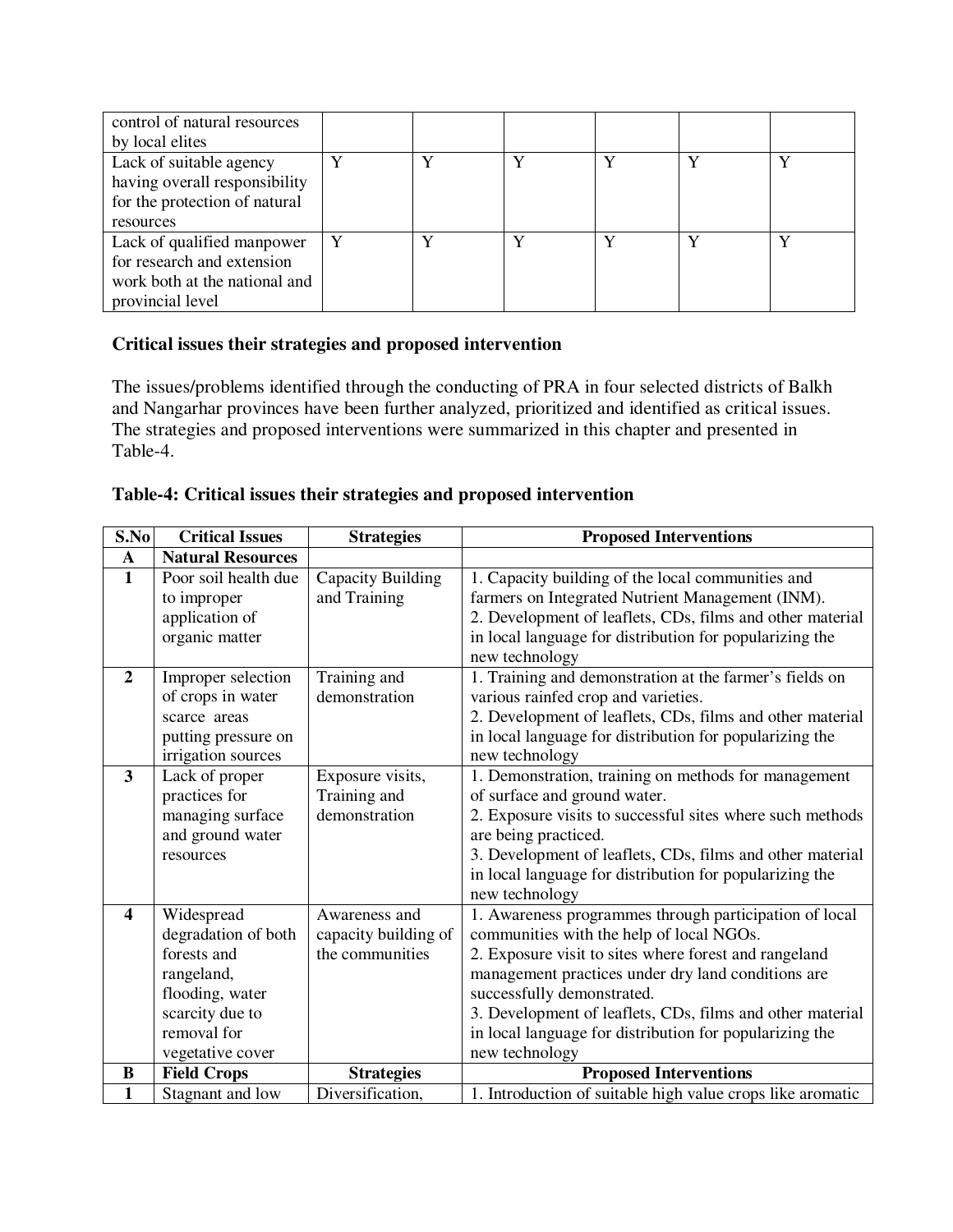|                         | yield of major<br>cereal and other<br>field crops leading<br>to low income to<br>the farm<br>households       | value addition and<br>demonstration of<br>new technology                              | and medicinal crops<br>2. Market led value addition of the produce for<br>enhancing income of the farmer.<br>3. Demonstration of new and improved technology for<br>filling the gap.<br>4. Development of leaflets, CDs, films and other material<br>in local language for distribution for popularizing the                                                                                                                                                                                                                                                                                                      |
|-------------------------|---------------------------------------------------------------------------------------------------------------|---------------------------------------------------------------------------------------|-------------------------------------------------------------------------------------------------------------------------------------------------------------------------------------------------------------------------------------------------------------------------------------------------------------------------------------------------------------------------------------------------------------------------------------------------------------------------------------------------------------------------------------------------------------------------------------------------------------------|
|                         |                                                                                                               |                                                                                       | new technology/ intervention.<br>5. Introduction of path breaking technologies like SRI<br>technology for rice cultivation and resource conservation<br>technologies like zero-tillage machines in rice wheat<br>cropping system.                                                                                                                                                                                                                                                                                                                                                                                 |
| $\overline{2}$          | Non-availability of<br>quality seed<br>material for wheat,<br>rice, maize, barley                             | Mobilization, of<br>farmers for seed<br>production through<br>farmers<br>organization | 1. Formation of farmer's interest groups (FIGs) on seed<br>production.<br>2. Training, capacity building and demonstration of<br>suitable varieties.<br>3. Exposure visits to successful sites where such farmer<br>groups are engaged in seed production.<br>4. Handholding support to these groups for some time till<br>they are able to handle the affairs of their organization.<br>5. Distribution of mini-kits of improved variety seeds<br>among farmer groups.<br>6. Development of leaflets, CDs, films and other material<br>in local language for distribution for popularizing the<br>new technology |
| $\mathbf{3}$            | Low use of farm<br>machinery                                                                                  | Awareness through<br>training,<br>demonstration                                       | 1. Demonstrations on zero tillage machines, for sowing<br>of wheat<br>2. Some machines may be provided to FIGs willing to<br>use them on cost sharing basis.<br>3. Development of leaflets, CDs, films and other material<br>in local language for distribution for popularizing the<br>new technology                                                                                                                                                                                                                                                                                                            |
| $\overline{\mathbf{4}}$ | Standard package<br>of practices for<br>different crops not<br>yet available                                  | On-farm research,<br>field trials and<br>validation                                   | 1. Research stations in both the provinces should take up<br>on-farm research on crops like wheat, rice, barley, maize,<br>oats, pulses, forage and oilseeds for developing situation<br>specific technology.<br>2. Already available technological packages may be<br>validated under local conditions.<br>3. Conduct technology validation trials on farmer's<br>fields, demonstration, and field days.<br>4. Development and dissemination of standard package<br>& practices for important crops through leaflets, CDs<br>and posters in Dari and Pashto for distribution among the<br>farmer groups.         |
| 5                       | Lack of mobility<br>support to<br>extension staff<br>leading to their<br>inability in moving<br>to the fields | Providing support<br>to extension staff<br>for mobility in the<br>filed               | 1. Selected field extension functionaries in all the<br>districts, may be provided support in form of motor<br>cycles along with cost of fuel, to move into the field, for<br>conducting demonstrations, field days and other<br>extension activities.                                                                                                                                                                                                                                                                                                                                                            |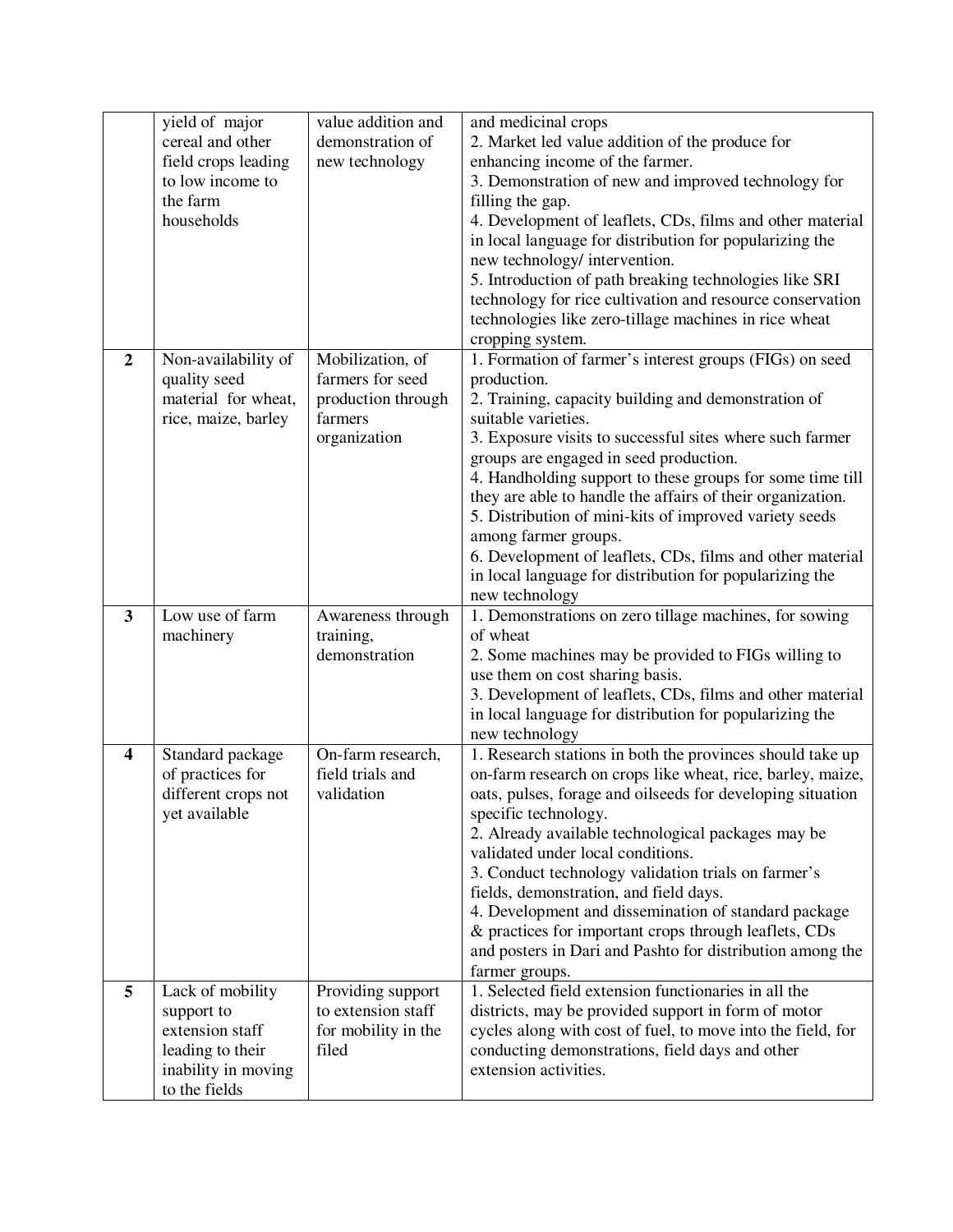| 6  | Lack of awareness                | Training and               | 1. Demonstration on farmers' fields to show effects of                                            |
|----|----------------------------------|----------------------------|---------------------------------------------------------------------------------------------------|
|    | about the Integrated             | demonstration              | <b>INM&amp; IPM.</b>                                                                              |
|    | Nutrient                         |                            | 2. Capacity building of farmers on INM and IPM                                                    |
|    | Management<br>(INM) and          |                            | through some reputed institution.<br>3. Providing IPM kit, and bio-pesticides on cost sharing     |
|    | <b>Integrated Pest</b>           |                            | basis.                                                                                            |
|    | Management (IPM)                 |                            | 4. Exposure visit to successful sites.                                                            |
|    | practices.                       |                            | 5. Development of leaflets, CDs, films and other material                                         |
|    |                                  |                            | in local language for distribution for popularizing the                                           |
|    |                                  |                            | new technology                                                                                    |
| 7  | Non-adoption of                  | Training and               | 1. Demonstration of INM in farmer's fields.                                                       |
|    | soil test based                  | demonstration              | 2. Training of farmers and FIG members on use of low                                              |
|    | fertilizer                       |                            | cost Field Testing Kit.                                                                           |
|    | application as                   |                            | 3. Providing low cost soil testing kits to the FIGs.                                              |
|    | testing facilities do            |                            | 4. Development of leaflets, CDs, films and other material                                         |
|    | not exist at district            |                            | in local language for distribution for popularizing the                                           |
|    | level                            |                            | new technology                                                                                    |
| 8  | Non-availability of              | Adaptive research          | 1. On-farm participatory breeding trials.                                                         |
|    | situation specific               | on participatory           | 2. Testing of improved genotypes under different                                                  |
|    | varieties for field              | seed selection             | situations.                                                                                       |
|    | crops                            |                            | 3. Making seeds available to the farmers/FIG under PPP.                                           |
| 9  | Fodder and forage                | Demonstration and          | 1. Demonstrations on forage crops under different micro-                                          |
|    | crops not given                  | training on fodder         | situations.                                                                                       |
|    | preference in crop               | production                 | 2. Introduction of new forage crops/varieties.                                                    |
|    | rotation leading to              |                            | 3. Trainings on fodder management.                                                                |
|    | scarcity of fodder               |                            | 4. Development of leaflets, CDs, films and other material                                         |
|    |                                  |                            | in local language for distribution for popularizing the                                           |
|    |                                  |                            | new technology                                                                                    |
| 10 | Lack of High value               | Awareness,                 | 1. Exposure visit for Farmers' and FIG leaders to areas                                           |
|    | cash crops in<br>irrigated areas | Organizing HVC<br>growers, | where HV crops are being grown/ cultivated.<br>2. Introduction of new HV crops/varieties based on |
|    |                                  | Introduction of new        | market demand.                                                                                    |
|    |                                  | HV crops/                  | 3. Testing the performance of these new HV crops/                                                 |
|    |                                  | varieties,                 | varieties under different micro-situations.                                                       |
|    |                                  | Demonstrations,            | 4. Demonstrations to educate the farmers about new HV                                             |
|    |                                  | Training                   | crops/Varieties.                                                                                  |
|    |                                  |                            | 5. Providing market linkages to the Farmers' / FIG                                                |
|    |                                  |                            | growing these new crops.                                                                          |
|    |                                  |                            | 6. Development of leaflets, CDs, films and other material                                         |
|    |                                  |                            | in local language for distribution for popularizing the                                           |
|    |                                  |                            | new technology                                                                                    |
| 11 | Unorganized                      | Awareness,                 | 1. Success stories of successful groups to be shown to                                            |
|    | farmers                          | Exposure visits,           | willing farmers in form of films on their activities for                                          |
|    |                                  | and Training               | creating awareness.                                                                               |
|    |                                  |                            | 2. Formation of commodity based Farmer's Interest                                                 |
|    |                                  |                            | Groups, with the help of local NGOs and other                                                     |
|    |                                  |                            | community leaders.                                                                                |
|    |                                  |                            | 3. Exposure visits to successful areas/ enterprises where                                         |
|    |                                  |                            | group activities are running successfully.                                                        |
|    |                                  |                            | 4. Training on group dynamics, record keeping and team                                            |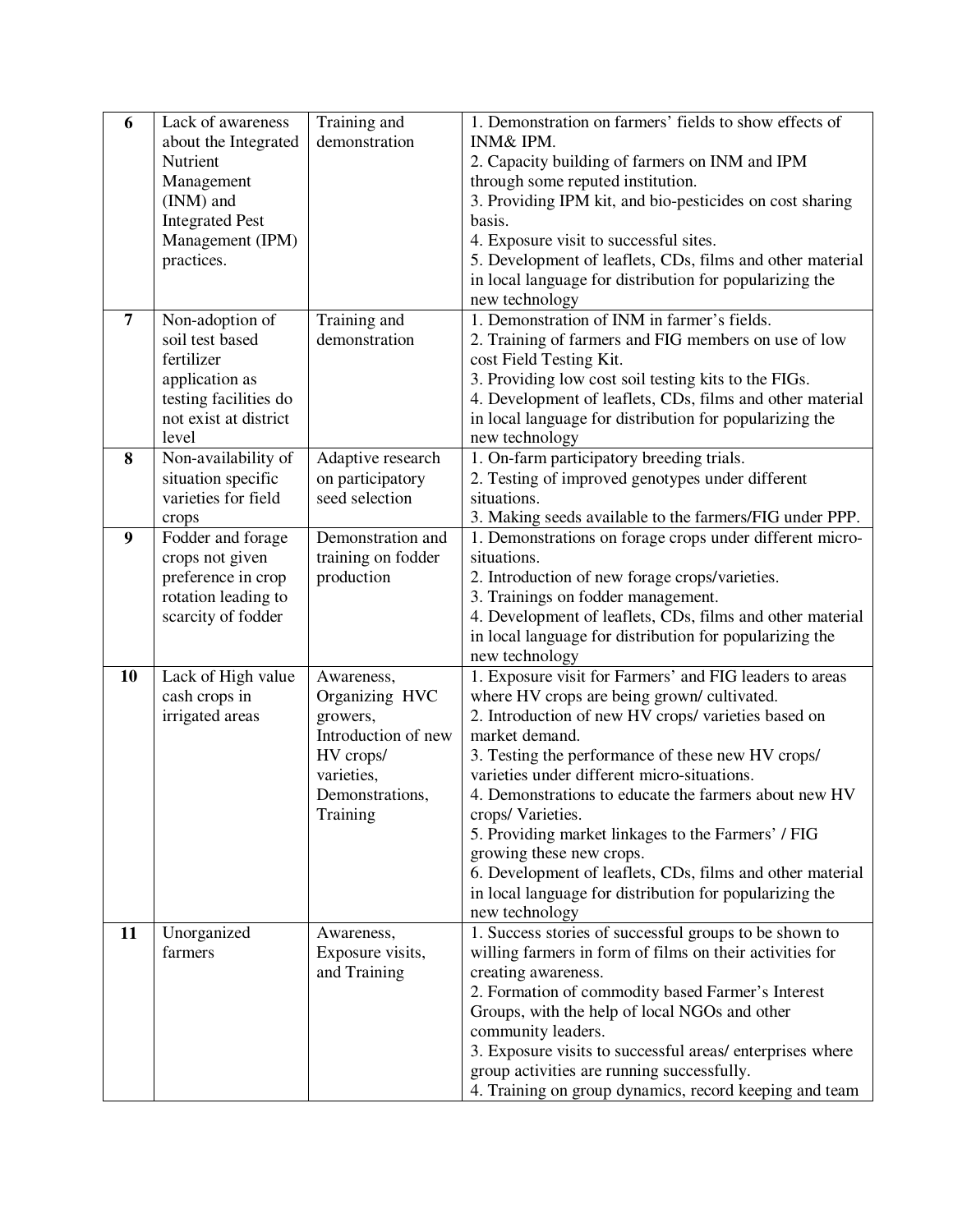|                         |                                                                                                        |                                                              | management, and marketing skills.                                                                                                                                                                                                                                                                                                                                                                                                                                                              |
|-------------------------|--------------------------------------------------------------------------------------------------------|--------------------------------------------------------------|------------------------------------------------------------------------------------------------------------------------------------------------------------------------------------------------------------------------------------------------------------------------------------------------------------------------------------------------------------------------------------------------------------------------------------------------------------------------------------------------|
| $\mathbf C$             | Water                                                                                                  | <b>Strategies</b>                                            | <b>Proposed Interventions</b>                                                                                                                                                                                                                                                                                                                                                                                                                                                                  |
|                         | management                                                                                             |                                                              |                                                                                                                                                                                                                                                                                                                                                                                                                                                                                                |
| $\mathbf{1}$            | Lack of scientific<br>on-farm water<br>management<br>practices                                         | Training,<br>Demonstration                                   | 1. Training the farmers on On-farm water management.<br>2. Demonstration of improved water management<br>practices on farmer's field.<br>3. Development of leaflets, CDs, films and other material<br>in local language for distribution for popularizing the<br>new technology                                                                                                                                                                                                                |
| $\overline{2}$          | Lack of suitable &<br>promising crop<br>varieties /cultivars<br>for rainfed<br>conditions              | Training,<br>Demonstration and<br>exposure visit             | 1. Trainings on water efficient crops/varieties.<br>2. Exposure visit to successful sites growing water<br>efficient crops.<br>3. Demonstration of farmer's fields on suitable crops/<br>varieties.<br>4. Development of leaflets, CDs, films and other material<br>in local language for distribution for popularizing the<br>new technology                                                                                                                                                  |
| 3                       | Lack of proper<br>package and<br>practices for crops<br>in water deficient<br>areas                    | Adaptive research                                            | 1. Adaptive research for developing package and<br>practices under rainfed conditions.<br>2. Demonstration on the findings of adaptive research.<br>3. Field days on research/ demonstration plots.<br>4. Development of leaflets, CDs, films and other material<br>in local language for distribution for popularizing the<br>new technology.                                                                                                                                                 |
| $\overline{\mathbf{4}}$ | Lack of<br>scientifically<br>designed water<br>harvesting<br>structures leading<br>to wastage of water | Awareness,<br>Training, Exposure<br>visits,<br>Demonstration | 1. Creating awareness about scientific water harvesting<br>structure through exposure visits to successful sites.<br>2. Trainings on scientifically designed structures for<br>water harvesting.<br>3. Demonstration on water-shed approach.                                                                                                                                                                                                                                                   |
| 5                       | Unorganized<br>farmers                                                                                 | Awareness,<br>Exposure visits,<br>and Training               | 1. Success stories of successful groups to be shown to<br>willing farmers in form of films on their activities for<br>creating awareness.<br>2. Formation of Water User Association, with the help of<br>local NGOs and other community leaders for<br>Participatory Water management.<br>3. Exposure visits to successful areas/ enterprises where<br>WUA activities are running successfully.<br>4. Training on group dynamics, record keeping and team<br>management, and marketing skills. |
| D                       | Horticultural<br><b>Crops</b>                                                                          | <b>Strategies</b>                                            | <b>Proposed Interventions</b>                                                                                                                                                                                                                                                                                                                                                                                                                                                                  |
| $\mathbf{1}$            | Under exploitation<br>of horticulture<br>based natural<br>resources                                    | Diversification, and<br>intensification                      | 1. Introduction of new HV enterprises like beekeeping,<br>mushroom production, sericulture, medicinal and<br>aromatic plants, exotic vegetables in existing<br>horticultural production system.<br>2. Training and demonstration on these new high value<br>crops.<br>3. Exposure visits to areas where these enterprises are<br>being taken successfully.                                                                                                                                     |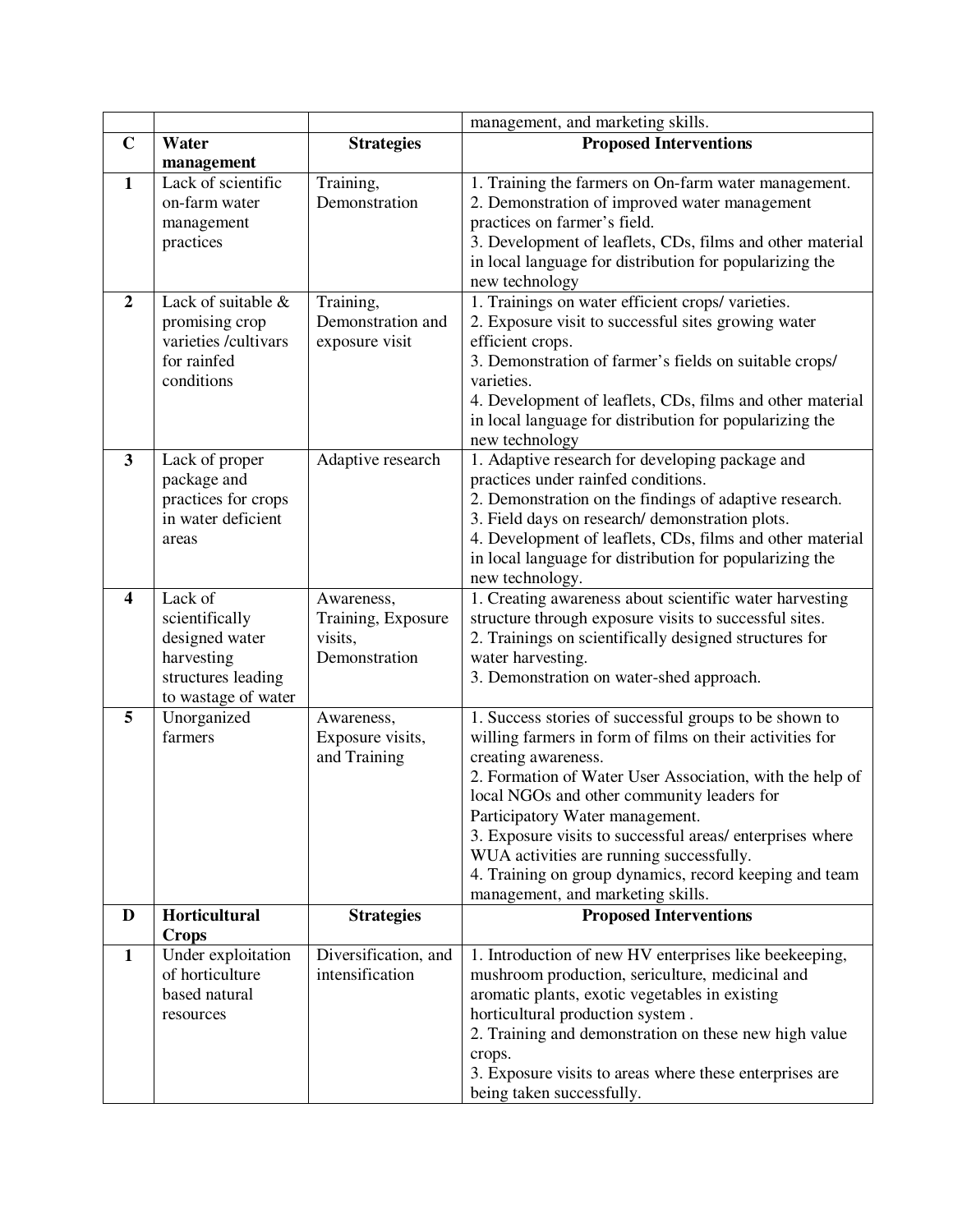|                         |                                                                                                      |                                 | 4. Organizing farmers into commodity/ enterprise based<br>Farmer's Interest Groups, building their capacity and<br>providing market linkages.<br>5. Development of leaflets, CDs, films and other material<br>in local language for distribution for popularizing the<br>new enterprises/ crops/ technologies.<br>6. Collaboration of Sericulture department/institute of<br>Afghanistan with Indian Sericulture Institute in<br>Bangalore for capacity building and sharing of<br>experience.                                                                                       |
|-------------------------|------------------------------------------------------------------------------------------------------|---------------------------------|--------------------------------------------------------------------------------------------------------------------------------------------------------------------------------------------------------------------------------------------------------------------------------------------------------------------------------------------------------------------------------------------------------------------------------------------------------------------------------------------------------------------------------------------------------------------------------------|
| $\overline{2}$          | Poor maintenance<br>and upkeep of<br>orchards                                                        | Training and<br>Demonstration   | 1. Training of farmers/ FIGs on orchard management.<br>2. Demonstration on farmer's field.<br>3. Development of leaflets, CDs, films and other material<br>in local language for distribution for popularizing the<br>new technology                                                                                                                                                                                                                                                                                                                                                 |
| $\mathbf{3}$            | Very few new<br>orchards being<br>planted in<br>traditional areas<br>due to lack of water            | Training and<br>demonstration   | 1. Training the potential growers on micro-irrigation<br>techniques and its maintenance.<br>2. Making saplings of fruits available to potential<br>growers for establishment of new orchards on cost<br>sharing.<br>3. Demonstration on establishment of new orchard under<br>water scarce conditions on cost sharing basis.<br>4. Making micro-irrigation kit available to new orchard<br>growers on cost sharing basis.<br>5. Development of leaflets, CDs, films and other material<br>in local language for distribution for popularizing the<br>new micro-irrigation technology |
| $\overline{\mathbf{4}}$ | Lack of good<br>quality saplings and<br>quality seed<br>material for new<br>plantations              | Training and<br>exposure visits | 1. Training of farmer's/farmer groups on plant<br>propagation techniques.<br>2. Exposure visit to successful entrepreneur's orchard<br>doing similar work.<br>3. Providing good quality mother plants to trained<br>farmers/ farmer groups for development of their own<br>nurseries.<br>4. Hand holding support for some time, to new nurseries<br>for market linkages.<br>5. Development of leaflets, CDs, films and other material<br>in local language for distribution for popularizing the<br>plant propagation and nursery raising.                                           |
| 5                       | Scientific<br>fertigaton, training<br>and pruning not<br>practiced in<br>orchards and<br>plantations | Training and<br>exposure visits | 1. Training the orchard growers on scientific<br>management of orchards.<br>2. Exposure visits to scientifically managed orchards at<br>research stations/ Faculty of Agriculture.<br>3. Development of leaflets, CDs, films and other material<br>in local language for distribution for popularizing the<br>new technology                                                                                                                                                                                                                                                         |
| 6                       | Knowledge and<br>skill gap in<br>scientific<br>production.                                           | Training                        | 1. Trainings of farmers/ farmer groups on scientific<br>cultivation and skill improvement for growing fruit,<br>vegetable, and flowers.<br>2. Development of leaflets, CDs, films and other material                                                                                                                                                                                                                                                                                                                                                                                 |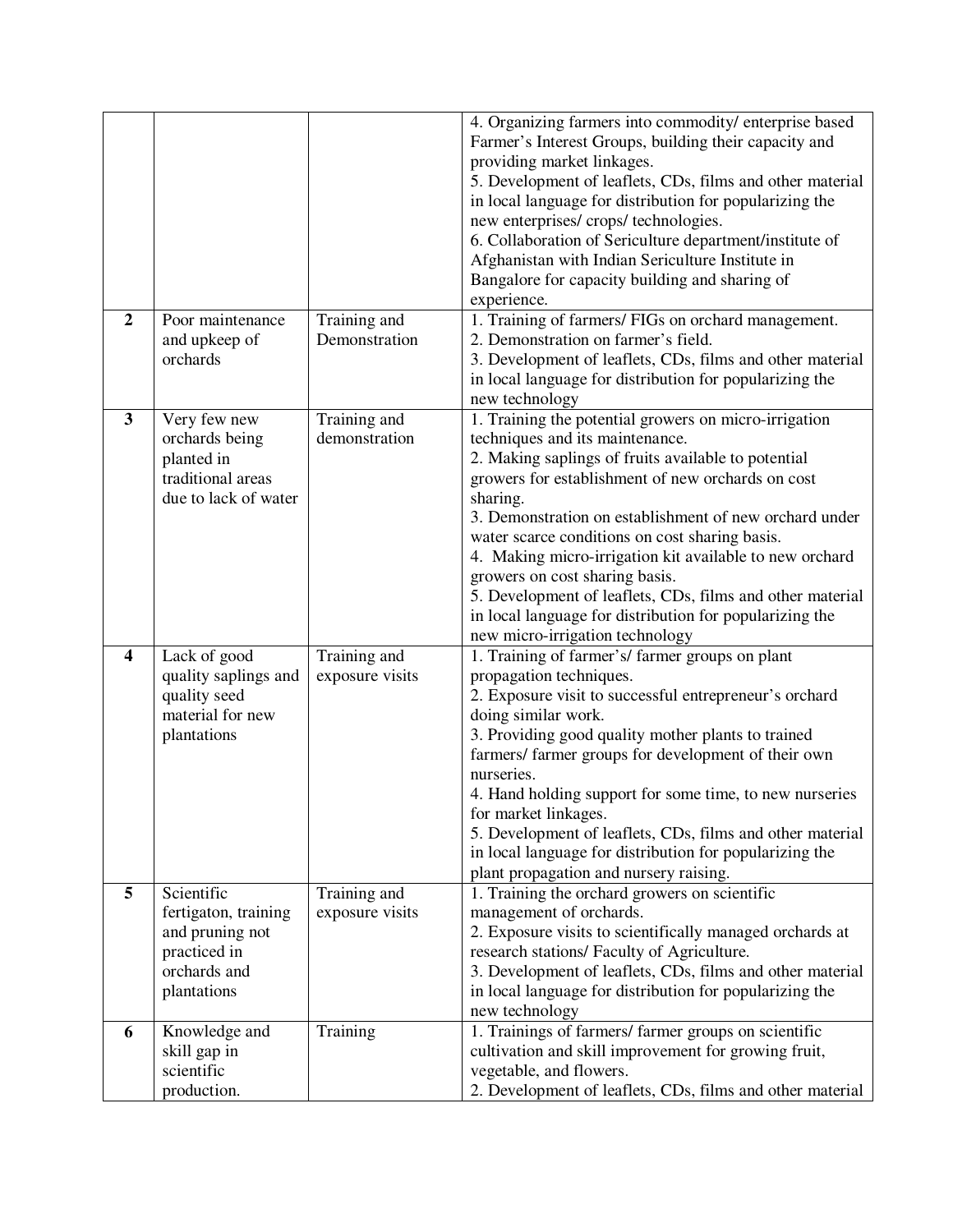|                |                                        |                               | in local language for distribution for popularizing the                                       |
|----------------|----------------------------------------|-------------------------------|-----------------------------------------------------------------------------------------------|
|                |                                        |                               | new cultivation technology for different fruit, vegetable                                     |
|                |                                        |                               | and fruit crops.                                                                              |
| $\overline{7}$ | Non-adoption of                        | Training and                  | 1. Training on INM and more specifically IPM in fruit                                         |
|                | INM and IPM                            | Demonstration                 | and vegetable crops.                                                                          |
|                | practices.                             |                               | 2. Demonstration on INM and IPM in fruit and vegetable                                        |
|                |                                        |                               | crops.                                                                                        |
|                |                                        |                               | 3. Providing IPM kits and bio-pesticides to horticultural                                     |
|                |                                        |                               | farmers/ farmer's groups on cost sharing basis.                                               |
|                |                                        |                               | 4. Development of leaflets, CDs, films and other material                                     |
|                |                                        |                               | in local language for distribution for popularizing the                                       |
|                |                                        |                               | INM and IPM technology in horticultural crops.                                                |
| 8              | Unorganized                            | Awareness,                    | 1. Success stories of successful groups to be shown to                                        |
|                | growers                                | Exposure visits,              | willing farmers in form of films on their activities for                                      |
|                |                                        | and Training                  | creating awareness.                                                                           |
|                |                                        |                               | 2. Formation of commodity based Farmer's Interest                                             |
|                |                                        |                               | Groups, with the help of local NGOs and other                                                 |
|                |                                        |                               | community leaders.                                                                            |
|                |                                        |                               | 3. Exposure visits to successful areas/ enterprises where                                     |
|                |                                        |                               | group activities are running successfully.                                                    |
|                |                                        |                               | 4. Training on group dynamics, record keeping and team                                        |
|                |                                        |                               | management, and marketing skills.                                                             |
| 9              | Lack of post-                          | Training                      | 1. Training of farmers and farm women on post harvest                                         |
|                | harvest value                          |                               | management of fruit and vegetable crops.                                                      |
|                | addition and                           |                               | 2. Training to farm women on flower cultivation,                                              |
|                | handling                               |                               | harvesting, packaging and marketing.                                                          |
|                | techniques                             |                               | 3. Training on grading, standardization, value addition,                                      |
|                |                                        |                               | packaging and marketing of fruit and vegetable crops.                                         |
|                |                                        |                               | 4. Development of leaflets, CDs, films and other material                                     |
|                |                                        |                               | in local language for distribution for popularizing the                                       |
|                |                                        |                               | post harvest management technology in horticultural                                           |
|                |                                        |                               | crops.                                                                                        |
| E              | <b>Livestock</b>                       | <b>Strategies</b>             | <b>Proposed Interventions</b>                                                                 |
|                | <b>Production</b>                      |                               |                                                                                               |
| $\mathbf{1}$   | Lack of improved                       | Awareness and                 | 1. Training on importance of breed improvement.                                               |
|                | breeds of sheep,                       | training                      | 2. Exposure visit to animal farms rearing improved breed                                      |
|                | goat and cattle                        |                               | of sheep goats and cattle.                                                                    |
|                |                                        |                               | 3. Organizing Cattle Fair and rewarding farmers rearing                                       |
|                |                                        |                               | improved breeds.                                                                              |
|                |                                        |                               | 4. Involving Para-vet services/ NGOs for creating                                             |
|                |                                        |                               | awareness about breed improvement.                                                            |
| $\overline{2}$ | Inadequate                             | Capacity building             | 1. Training unemployed youth in Para-vet services like                                        |
|                | extension and                          |                               | AI, animal health, nutrition, sanitation, and hygiene.                                        |
|                | support services for                   |                               | 2. Providing AI kits, relevant literature and other                                           |
|                | livestock                              |                               | equipment to the Para-vets on cost sharing basis.                                             |
|                |                                        |                               | 3. Development of leaflets, and other extension material                                      |
|                |                                        |                               | in local language for distribution through Para-vets on                                       |
|                |                                        |                               | AI, animal health, nutrition, sanitation, and hygiene.                                        |
| $\mathbf{3}$   |                                        |                               |                                                                                               |
|                |                                        |                               |                                                                                               |
|                | Severe shortage of<br>green fodder and | Training and<br>demonstration | 1. Training the farmers on cultivation of fodder crops<br>and cattle/poultry feed preparation |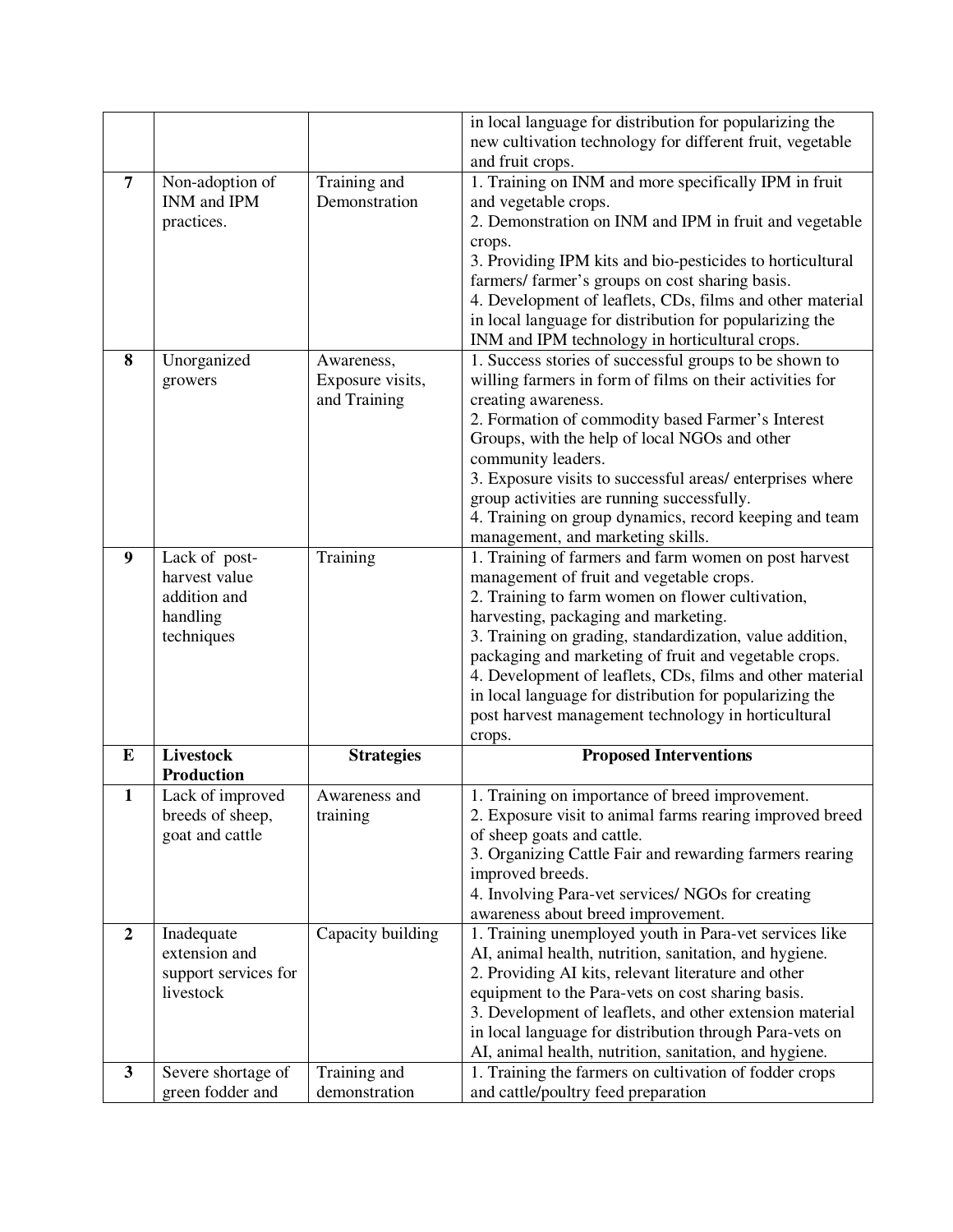|                         | poultry feed               |                               | 2. Demonstration on new fodder crops and improved                                                              |
|-------------------------|----------------------------|-------------------------------|----------------------------------------------------------------------------------------------------------------|
|                         |                            |                               | fodder varieties                                                                                               |
|                         |                            |                               | 3. Training on range land management for green fodder                                                          |
|                         |                            |                               | availability.                                                                                                  |
|                         |                            |                               | 4. Providing mini-kits of new fodder crops and improved                                                        |
|                         |                            |                               | fodder varieties seeds to livestock owners and FIGs.                                                           |
|                         |                            |                               | 5. Development of leaflets, and other extension material                                                       |
|                         |                            |                               | in local language for distribution through Para-vets on                                                        |
|                         |                            |                               | cultivation of green fodder and rangeland management.                                                          |
| $\overline{\mathbf{4}}$ | Unorganized                | Capacity building             | 1. Success stories of successful farmers/ groups to be                                                         |
|                         | marketing in rural         | and group                     | shown to cattle/ herd owners in form of films on their                                                         |
|                         | areas                      | formation                     | activities for creating awareness.                                                                             |
|                         |                            |                               |                                                                                                                |
|                         |                            |                               | 2. Formation of FIGs on animal rearing and marketing,                                                          |
|                         |                            |                               | with the help of local NGOs and other community<br>leaders.                                                    |
|                         |                            |                               |                                                                                                                |
|                         |                            |                               | 3. Exposure visits to successful areas/ enterprises where                                                      |
|                         |                            |                               | group activities on marketing of milk, meat, hide and                                                          |
|                         |                            |                               | other animal products are running successfully.                                                                |
|                         |                            |                               | 4. Training on group dynamics, record keeping and team                                                         |
|                         |                            |                               | management, and marketing skills.                                                                              |
|                         |                            |                               | 5. Hand holding support for market linkages with milk<br>processing industry, meat packaging industry, leather |
|                         |                            |                               |                                                                                                                |
|                         |                            |                               | industry and other such industries which use animal                                                            |
| 5                       | Scientific                 |                               | products as a raw material.                                                                                    |
|                         | knowledge and              | Training and<br>demonstration | 1. Training on scientific management of cattle and herd<br>to farmers and extension personnel.                 |
|                         |                            |                               |                                                                                                                |
|                         |                            |                               |                                                                                                                |
|                         | skill gap among            |                               | 2. Development of leaflets, and other extension material                                                       |
|                         | farmers                    |                               | in local language for distribution through extension                                                           |
|                         |                            |                               | functionaries and Para-vets on AI, animal health,                                                              |
|                         |                            |                               | nutrition, sanitation, and hygiene.                                                                            |
| $\mathbf{F}$            | Socio-economic             | <b>Strategies</b>             | <b>Proposed Interventions</b>                                                                                  |
|                         | <b>Issues</b>              |                               |                                                                                                                |
| $\mathbf{1}$            | Lack of access to          | Capacity building             | 1. Formation of commodity based Self Help Groups and                                                           |
|                         | credit, and market         |                               | Farmer's Interest Groups, on thrift and savings with the                                                       |
|                         |                            |                               | help of local NGOs and other community leaders.                                                                |
|                         |                            |                               | 2. Training on group dynamics, record keeping and team                                                         |
|                         |                            |                               | management, and marketing skills.                                                                              |
|                         |                            |                               | 3. Exposure visit to successful credit and thrift activities                                                   |
|                         |                            |                               | at national/international level for group leaders/                                                             |
|                         |                            |                               | extension functionaries.                                                                                       |
|                         |                            |                               | 4. Capacity building of SHGs/ FIGs on market-led                                                               |
|                         |                            |                               | production, developing market linkages, ITC enabled                                                            |
|                         |                            |                               | marketing.                                                                                                     |
|                         |                            |                               | 5. Re-establishing the brand Made/ Produced in                                                                 |
|                         |                            |                               | Afghanistan particularly in areas like dry fruits, animal                                                      |
|                         |                            |                               | products, cotton, wool, through professionally managed                                                         |
|                         |                            |                               | Brand Building efforts.                                                                                        |
| $\boldsymbol{2}$        | Low involvement            | Capacity building,            | 1. Organizing women in to groups for economic activity.                                                        |
|                         | of women in<br>agriculture | Training and<br>exposure      | 2. Training women for value addition and post harvest<br>technology.                                           |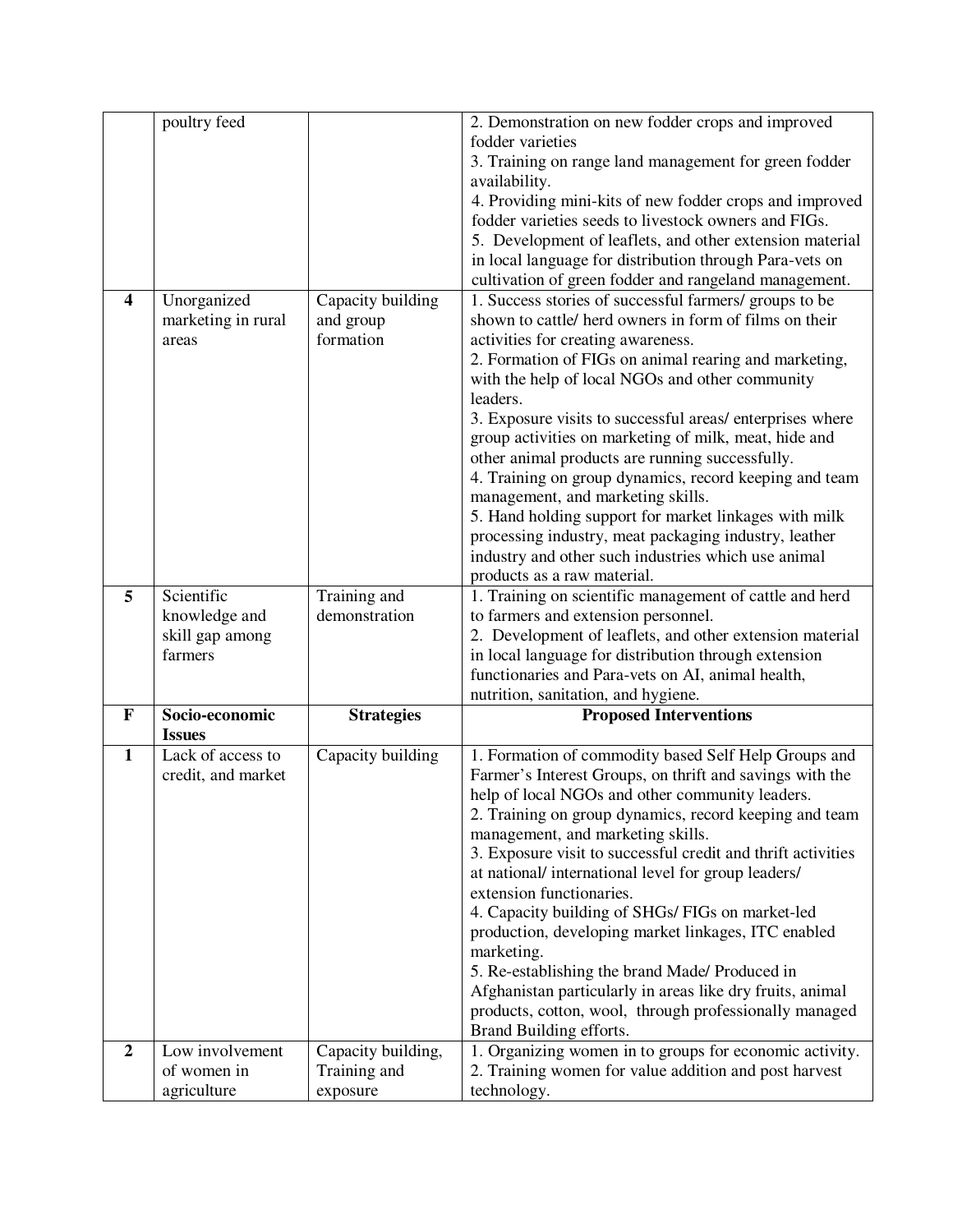|                         |                             |                    | 3. Exposure visit of women groups to successful areas                                                              |
|-------------------------|-----------------------------|--------------------|--------------------------------------------------------------------------------------------------------------------|
|                         |                             |                    | where such women groups are working                                                                                |
| $\mathbf{3}$            | Lack of post                | Training, capacity | 1. Trainings on Post harvest management, value addition,                                                           |
|                         | harvest, storage and        | building, exposure | storage, processing and packaging of local produce as                                                              |
|                         | processing facilities       | visits and         | per market demand.                                                                                                 |
|                         | in the villages             | demonstration      | 2. Training on sustainable management of post harvest                                                              |
|                         |                             |                    | facilities after hand holding is over.                                                                             |
|                         |                             |                    | 3. Dovetailing with other agencies which offer such                                                                |
|                         |                             |                    | facilities to the farmers.                                                                                         |
|                         |                             |                    | 4. Establishment of post harvest and storage facilities                                                            |
|                         |                             |                    | like seed bank/ grain bank, in selected villages on pilot                                                          |
|                         |                             |                    | basis to demonstrate their use and utility.                                                                        |
|                         |                             |                    | 5. Exposure visit to successful sites.                                                                             |
| $\overline{\mathbf{4}}$ | Limited knowledge           | Awareness          | 1. Development and distribution of leaflets, and other                                                             |
|                         | about governmental          |                    | extension material in local language for distribution                                                              |
|                         | and non-                    |                    | through extension functionaries detailing the various                                                              |
|                         | governmental                |                    | governmental/ non-governmental projects/ schemes,                                                                  |
|                         | schemes/ projects.          |                    | their provisions, eligibility etc. for wider circulation.                                                          |
|                         |                             |                    | 2. Starting of new programmes on radio and TV                                                                      |
|                         |                             |                    | providing information about various project/ schemes.                                                              |
|                         |                             |                    | 3. Use of posters, bill boards, sign boards, news papers,                                                          |
|                         |                             |                    | and other mass media to create awareness about projects/                                                           |
|                         |                             |                    | schemes and their provisions for farmers and farm                                                                  |
|                         |                             |                    | women.                                                                                                             |
| G                       | <b>Institutional issues</b> | <b>Strategies</b>  | <b>Proposed Interventions</b>                                                                                      |
|                         |                             |                    |                                                                                                                    |
| $\mathbf{1}$            | Lack of qualified           | Training and       | 1. Establishment of high quality training/educational                                                              |
|                         | manpower for                | capacity building  | facilities for research and extension functionaries                                                                |
|                         | research and                |                    | belonging to both public and private sectors, involved in                                                          |
|                         | extension work              |                    | teaching, research and technology transfer for agriculture                                                         |
|                         | both at the national        |                    | and allied sectors.                                                                                                |
|                         | and provincial level        |                    | 2. Provision for in-service issue based short term                                                                 |
|                         |                             |                    | trainings courses for research and extension workers.                                                              |
|                         |                             |                    | 3. Providing adequate incentive for good extension                                                                 |
|                         |                             |                    | workers and those who are willing to upgrade their                                                                 |
|                         |                             |                    | knowledge and skills.                                                                                              |
|                         |                             |                    | 4. Provision for up-gradation of formal educational                                                                |
|                         |                             |                    | qualifications of the extension functionaries through state                                                        |
|                         |                             |                    | support.                                                                                                           |
|                         |                             |                    | 5. Provision for Para-extension workers under PPP mode<br>for filling the gaps in manpower needs and availability. |
|                         |                             |                    |                                                                                                                    |
|                         |                             |                    | 6. Providing mobility support and adequate financial<br>provisions for moving in the fields for extension work so  |
|                         |                             |                    | that can learn from the field.                                                                                     |
|                         |                             |                    | 7. Providing adequate research facilities for addressing                                                           |
|                         |                             |                    | issue related to crops/ enterprises under various micro                                                            |
|                         |                             |                    | situations.                                                                                                        |
|                         |                             |                    | 8. Organization of interactive seminars and workshops                                                              |
|                         |                             |                    | for sharing information among research and extension                                                               |
|                         |                             |                    | workers from different provinces/ districts.                                                                       |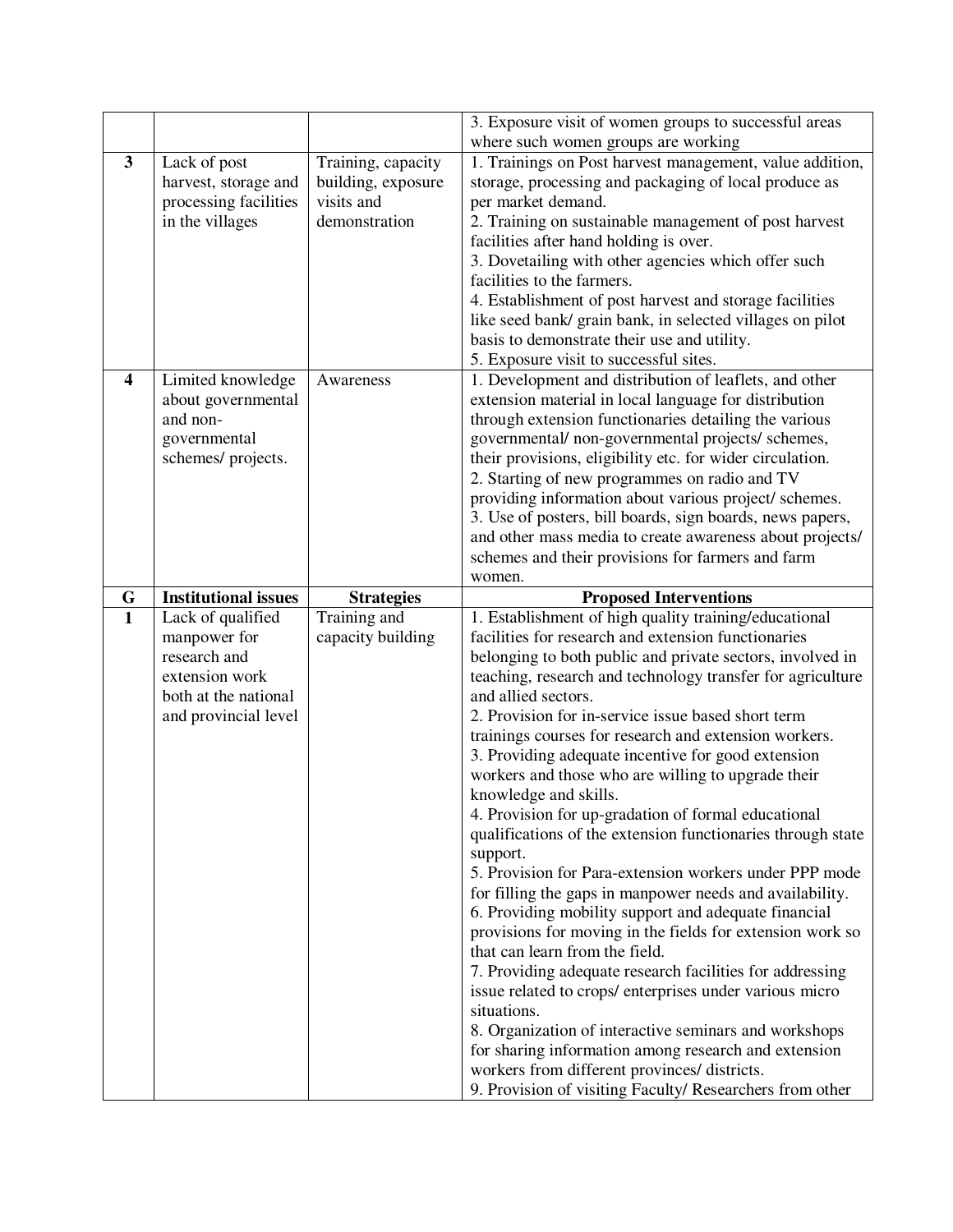|  |  | countries with similar agro-climatic situation for building<br>the capacity of research and extension workers of the<br>country. |
|--|--|----------------------------------------------------------------------------------------------------------------------------------|
|--|--|----------------------------------------------------------------------------------------------------------------------------------|

#### **Innovations and Success Stories**

Technological development and transfer through well organized agriculture research and extension organizations are key elements in increasing agricultural productivity and achieving national food security in most nations. In addition, if the current farming systems can be intensified and/or diversified, this technology transfer strategy can increase the incomes of small farm households; thereby, improving rural livelihoods. This approach is well suited in countries that have a well developed agricultural research and extension system. However, in Afghanistan, after two decades of conflict, the agricultural education, research and extension infrastructure is currently weak, so an alternative approach may be more appropriate in increasing farm income.

In most rural communities, there are innovative farmers who have the capacity and insight about how to utilize technical knowledge and market information in developing "innovative" production systems, including the diversification of their farming systems to increase farm income. It is important to recognize that these innovations may not be new in other countries or even in the same province, but they still may be real innovations in a particular community or district. In many cases, these potential innovations, if utilized by similar farm households operating under similar conditions, can be quickly up-scaled by using a *farmer-to-farmer* extension approach as has been successfully carried out in other countries, such as India. Following this extension strategy, it is possible to move more quickly in increasing farm incomes and improving rural livelihoods.

These "innovations" and success stories can be systematically investigated and documented by tracing the forward and backward linkages (i.e. market-to-farm and vice-versa) to determine the potential for these different high-value crops and/or products to be scaled-up in different communities or districts. Across most provinces and districts, there are many farmer-led innovations or success stories that could be implemented across many rural villages within Afghanistan. Many of these success stories are just waiting to be identified, documented and replicated; this is a primary purpose of conducting PRAs in each district and then in translating these findings into a strategic research and extension plan for each district. The purpose is clear; to first identify these success stories and then to determine whether these innovations can be replicated and scaled-up. As documented in the following success stories, some organizations, such as ICARDA, have begun promoting successful innovations on a small scale across different parts of Afghanistan. However, the goal should be to incorporate this strategy within the national agricultural extension system so that a much larger number of farm households can be reached in increasing farm income and improving rural livelihoods.

To accomplish this goal, it is essential that these success stories be documented through this participatory extension approach, so that the most promising innovations can be rapidly investigated and then scaled up to comparable farm households, who are operating under similar agronomic conditions. The following section outlines five such success stories, which illustrate how these types of innovations might be scaled-up within the target districts, provinces and/or across the country. In addition, from this first phase of PRA training, there is preliminary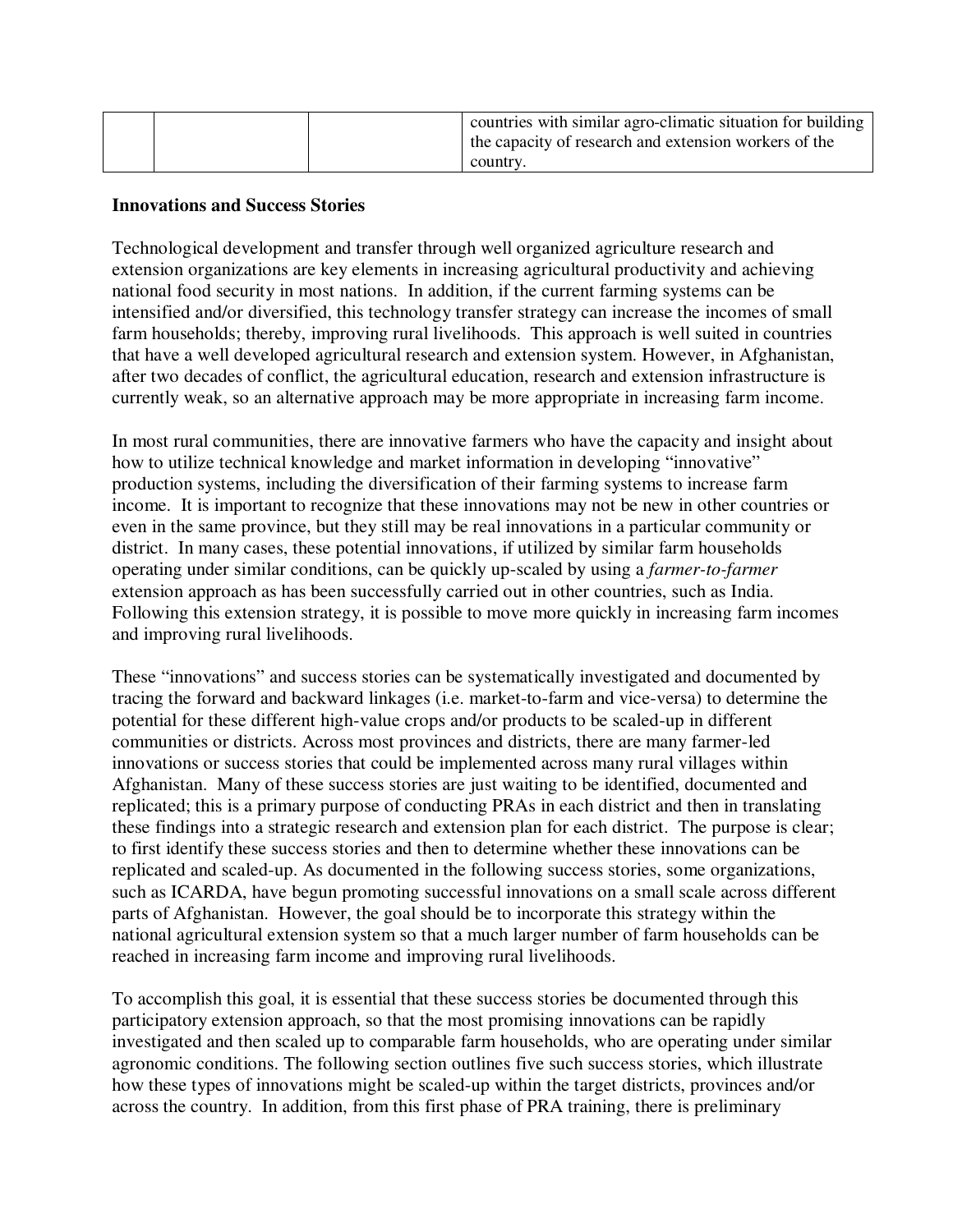evidence that many more success stories are waiting to be identified and then scaled-up by implementing a strategic research and extension plan (SREP) for each district, which is the primary purpose of first conducing PRAs across all districts within Afghanistan.

# **Success Story-1: Mint and Its Value Added Products: Novel Source of Income to Afghan Farmers<sup>3</sup>**

Despite the best efforts and massive international aid, rural communities in Afghanistan are plagued with poverty. Some of the pre-requisites to create viable alternative livelihoods are introduction of easily adaptable alternative crops and income generating activities that could be managed using household labor with minimal requirements of specific machinery and special storage conditions. All efforts to provide alternative livelihoods are to be focused primarily on tapping the huge domestic market with enormous demand for basic to luxury goods. Further, it is not out of place to mention that lack of infra-structure, processing facilities, quality control, investment in industry and infrastructure, and unpredictable security situation, will continue to jeopardize the export possibilities in coming years.

ICARDA through establishment of small rural enterprises has transformed mint from a kitchen garden crop to commercial one; and has increased its income generating potential through simple value addition techniques coupled with increased market access and marketing skills of the rural families. Farmers' associations were organized and members were trained in growing mint using modern agronomical practices and in simple value addition techniques to enhance the marketability of mint and its products. Training and support was provided to attractively pack and market the dried-mint leaves; simple equipment were provided to the associations to manufacture 'Mint-Water' (distillate) as an effective remedy for common digestive ailments; and extract Mint-Oil as a by-product during the production of mint-distillate. It is important to mention that digestion related ailments and sufferings are very common in rural Afghanistan due to unavailability of safe drinking water, poor hygienic conditions, and absence of suitable health care facilities. Thus, local communities heavily depend on alternative therapies, offering an opportunity to introduce scientifically produced herbal remedies with the potential of generating a good income.

Hygienically produced and attractively packed mint-distillate is now available in the markets of four provinces, and Afghan Ministry of Health has approved its production and marketing. Currently, seven farmers' associations (including one exclusively of woman) established in Helmand, Kabul, Kunduz, and Nangarhar are involved in production and marketing of fresh and dried mint; mint-distillate and mint-oil.

Collectively, these associations have produced and sold more than 25,000 packets of dried mint; and 40,000 bottles of mint-distillate in Afghanistan, and have also tested marketing their products in Peshawar (Pakistan).

 A comparison of income generated through fresh mint (without value addition) shows a 40 % higher income over opium poppy cultivation; marketing of mint-distillate and dried mint fetches

-

<sup>3</sup> Source- J. Rizvi, M. Athar, K. Wadan, W. Rasuli, and A. R. Manan International Center for Agricultural Research in the Dry Areas, Afghanistan Program http://www.icarda.cgiar.org/APRP/APRP-AE/HMAP/abstract/rizviABS.htm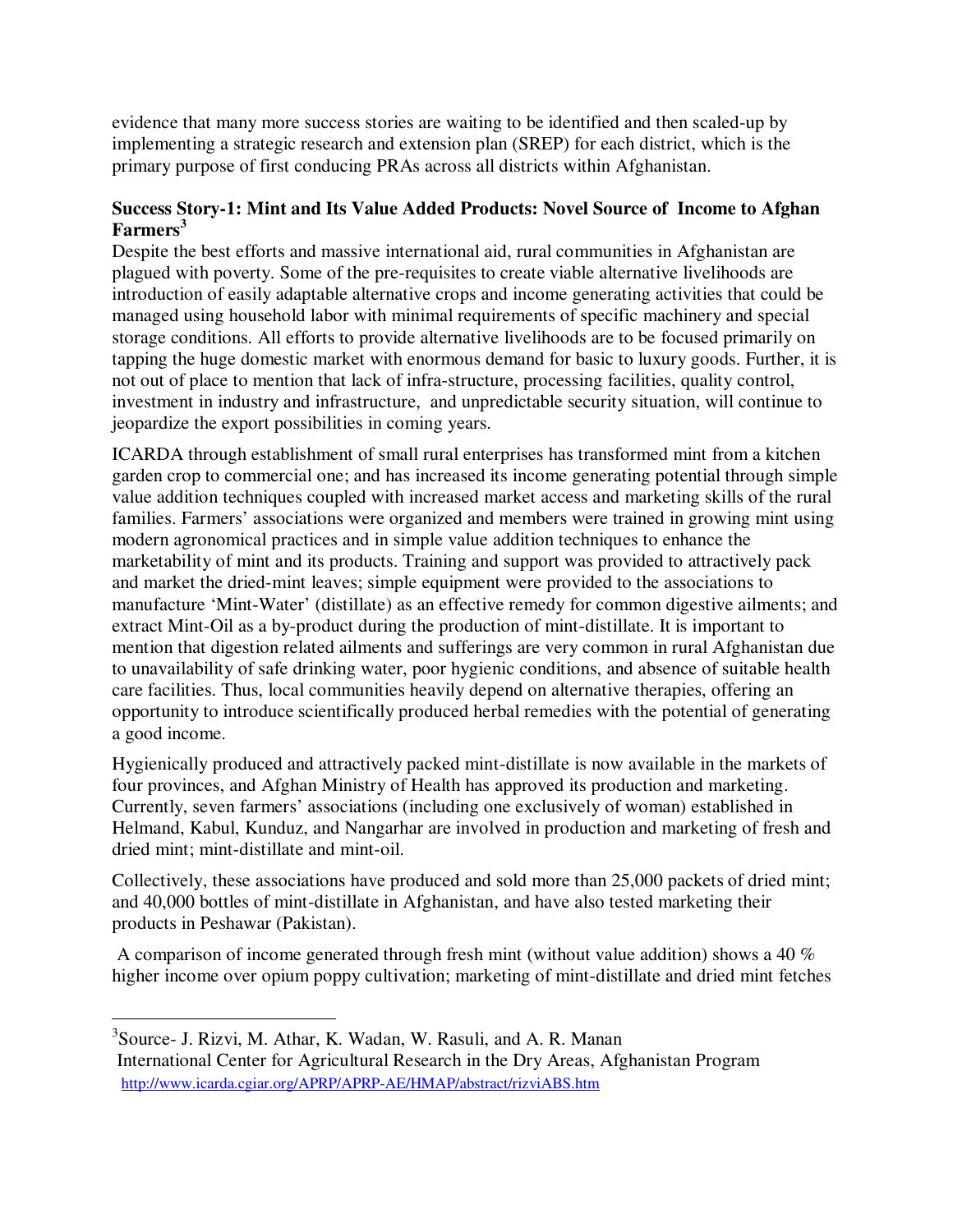a profit of 50-130 and 250 %, respectively. Newly introduced value addition techniques not only provide much needed off-farm income and employment opportunities while reducing human sufferings, these also contribute towards the Government of Afghanistan's over all strategy to reduce poppy cultivation.

# **Success Story-2: Empowerment of farmers through Village-based Seed Enterprises in Nangarhar Province, Afghanistan<sup>4</sup>**

Under the Eastern Afghanistan Alternative Livelihoods Program (ALP-E), USAID has provided funding through Development Alternatives Inc to improve Afghan agriculture and increase the incomes of rural households. Work focuses on three components: adaptive research, technology transfer through demonstration, and village-based seed enterprises. Project implementation has begun, particularly on adaptive research and demonstrations since late 2005 in three target provinces of Kunar, Laghman and Nangarhar.

The seed component of the project aims at establishing 12 new village-based seed enterprises (VBSEs) in these provinces over the next two years. It will also support five existing VBSEs in Nangarhar, established under the USAID-funded RAMP project. The project has already established six new VBSEs in the three provinces, which have begun wheat seed multiplication. The VBSEs are responsible for seed production and marketing within and beyond their communities. At the end of the project each VBSE will produce and commercialize quality seed in a sustainable manner. ICARDA has established 17 Village-based Seed Enterprises (VBSEs) in three provinces in Eastern Afghanistan: Kunar, Laghman and Nangarhar through RAMP and ADP/E programs of USAID. Almost all VBSEs are engaged in seed production and marketing of wheat, rice and mung bean. In addition to providing equipment (tractors, seed cleaners) and inputs, ICARDA has trained VBSE members in production, processing and marketing seeds of staple crops like wheat, rice, mung bean and potato. During the 2006/07 season, the VBSEs produced over 900 tons of wheat seed and are multiplying seed of rice and mung bean.

The ALP organized the Jalalabad Ag-Fair 2007 on 4-5 September 2007. In 2008, the 17 VBSEs have collectively planted 669 ha and expected to produce about 2500 tonnes of wheat, rice, mung bean and potato seed for marketing. The Nangarhar Seed Company, an umbrella organization representing VBSEs in Nangarhar province, and established with ICARDA support, participated. It exhibited its high-quality seed and the seed cleaner and treater provided by ALP/ICARDA. The company's stall won a 'Special Prize for Innovation' at the Ag-Fair. ICARDA's work in organizing, supporting, and transforming VBSEs into sustainable enterprises has been acclaimed by visiting dignitaries. ICARDA also exhibited its achievements in adaptive research and technology transfer through demonstrations; and in a stall set up by ICARDAorganized Mint Producers Associations.

However, lack of centrally located proper storage facilities remained a major constraint for VBSEs. ICARDA negotiated with Afghanistan Small and Medium Enterprise Development to

 $\overline{a}$ 4 Source:

*Javed Rizvi, ICARDA-Kabul, P.O. Box-1355, Kabul, Afghanistan, E-mail j.rizvi@cgiar.org Khaled Wadan, ICARDA, Jalalabad, Nangarhar, Afghanistan; E-mail: k.wadan@cgiar.org*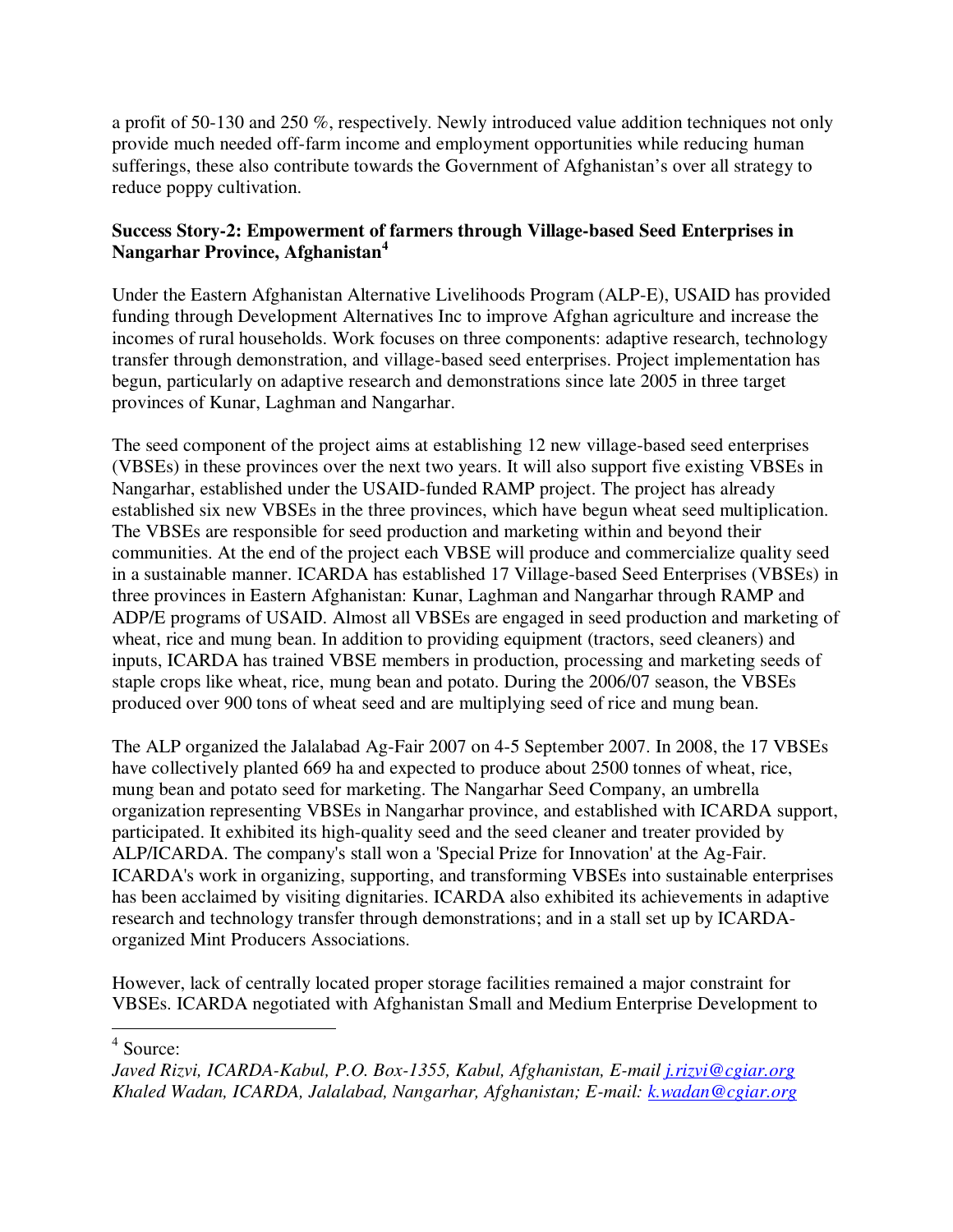provide support for constructing a seed storage facility. Behsood VBSE was the first beneficiary where the storage facility was constructed on land provided by one of its members. The model storage facility (15 m x 10 m x 5 m) at a cost of around \$13,000 has the capacity of more than 200 MT. The facility will help in maintaining seed quality and seed marketing. Each VBSE will require such facility for its promotion and seed marketing purposes. Farmers were very satisfied with the support provided by MAIL, ADP-E and ICARDA particularly in adaptive research, technology transfer and seed provisions through VBSEs and are committed to increase agricultural production and productivity in the face of global challenges in food security.

# **Success Story-3: Afghan Farmers producing under contract - Farmer groups sign production contracts; the first of its kind in Afghanistan<sup>5</sup>**

Until recently, market risk was a ubiquitous characteristic of agricultural activities in Afghanistan. Most farmers would plant their crops hoping to find a market at harvest, which often resulted in substantial, loses due to spoilage and opportunistic practices of rural traders. On the other side of the chain, produce wholesalers were uncertain about the volumes and quality of products that would be available at harvest time, which prevented them from projecting sales.

USAID's Alternative Development Program for the Eastern Region (ADP/E) is introducing a series of innovations to increase the capacity of local farmers to produce more fruit and vegetables, improve quality and streamline market systems. However, these interventions needed to be complemented through the introduction market incentives and by reducing exposure to market risk. In June 2007 USAID's (ADP/E) initiated the facilitation of forward contracts between farmer groups and members of the Jalalabad Fruit and vegetable Wholesalers Association. The first auction for 110 MT of vegetables took place in February 2007, which increased to 364 MT in the fall of the same year. In the spring of 2008 over 2,300 farmers will have sales contracts before sowing their fields as part of an initiative to link farmer groups with traders and animal feed companies; this initiative will result in sales of over 6,000mt valued at US\$1.2 million.

With USAID's assistance, participating farmers receive fair market prices for their harvest this year through the introduction of *written* sales contracts. In addition to the introduction of certainty in market operations, over 30,000 farmers have now access to quality inputs and technical assistance to increase productivity, improve product quality and market their produce more efficiently. USAID's ADP/E follows a Value Chain Approach, integrating men and women entrepreneurs from the Eastern region in the production and marketing of high-value crops and linking them to the local, regional and global value chains.

# **Success Story-4: Innovation in Rice Cultivation- SRI Technology in Afghanistan<sup>6</sup>**

 5 Source- *www.dai.com/pdf/Afghan\_Farmers.pdf* 

<sup>&</sup>lt;sup>6</sup> http://ciifad.cornell.edu/SRI/afgPMISpres0907.pdf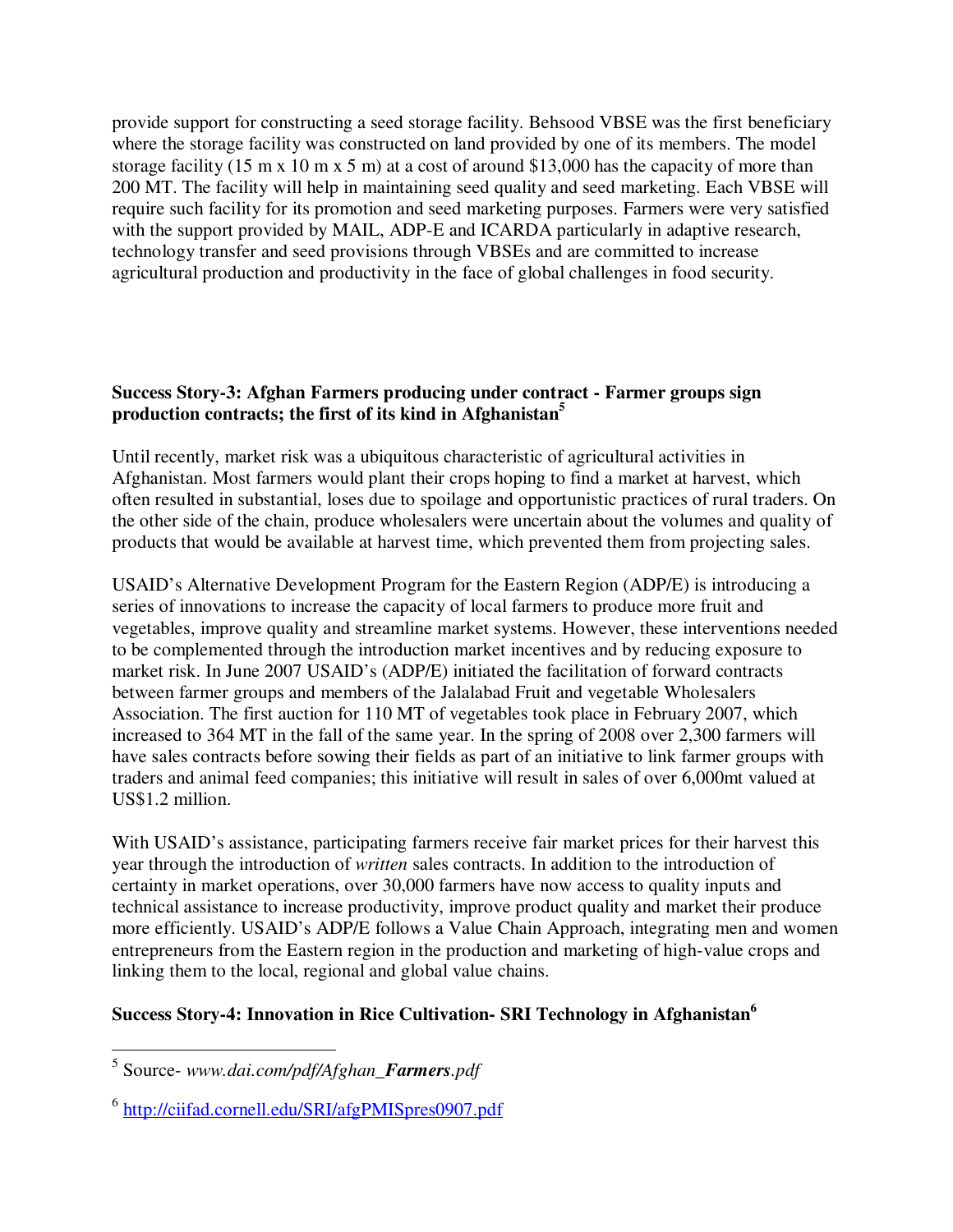The system of rice intensification known as SRI – also as *le Systéme de Riziculture Intensive* in French and *la Sistema Intensivo de Cultivo Arrocero*<sup>\*</sup> (SICA) in Spanish -- is a methodology for increasing the productivity of irrigated rice cultivation by changing the management of plants, soil, water and nutrients. SRI practices lead to healthier, more productive soil and plants by supporting greater root growth and by nurturing the abundance and diversity of soil organisms. The agro-ecological principles that contribute to SRI effectiveness have good scientific bases. SRI concepts and methods have been successfully adapted to upland unirrigated rice, and they are now being extrapolated to other crops like millet, wheat and sugar cane.

SRI *does not require* the purchase of new seeds or the use of new high-yielding varieties. Although the highest yields with SRI have been obtained from improved varieties, most traditional or local varieties of rice respond well to SRI practices and command a higher market price. And while chemical fertilizer and agrochemicals can be applied with SRI, their use is not required as organic materials (compost, manure or any decomposed vegetation) can give good or even better results at low cost. Farmers report that when SRI methods are used correctly, rice plants are better able to resist damage from pests and diseases, reducing or eliminating need for agrochemical protection.

Because plant populations are greatly reduced with SRI, seed costs are cut by 80-90%, and because paddy fields are not kept continuously flooded, there are water savings of 25 to 50%, a major benefit in many places. However, cessation of flooding means that increased weeding is required. If this is done with soil-aerating implements like a rotating hoe, this cost has a benefit of enhanced crop production.SRI *does require* skillful management of the factors of production and, at least initially, more labor**,** particularly for careful transplanting and for weeding. Since yield increases are usually 50 to 100%, and possibly several times present levels, the returns to labor can be very great. The profitability of rice production can be greatly increased when yield goes up with a reduction in the costs of production. As farmers gain skill and confidence in SRI methods, their labor input in fact decreases, and over time SRI can even become labor saving compared with conventional rice-growing methods. SRI is a work in progress, with improvements continually being made, including better implements and techniques that further reduce labor requirements. Farmers are encouraged to make their own improvements in SRI methods and to share experience within the farming community. Yield is the most evident (and controversial) feature of SRI, but many other considerations are also driving its spread around the world. SRI can be made use of in Afghanistan as this country has great need for improving its food security without relying on external inputs

# **SRI Introduced in Afghanistan**

 $\overline{a}$ 

The Aga Khan Foundation program operating in the north of the country first introduced SRI technology in Afghanistan in year 2007 in Baghlan and Takhar provinces. With support from the Aga Khan Foundation, SRI expert from India, P. Kishan Rao, trained farmers in Baghlan Province who have started demo-trials in three locations. Weeding emerged as the most significant difficulty; however, weed problems were handled by combining manual and mechanical weeding. Neighboring farmers who were skeptical about transplanting such tiny

http://ciifad.cornell.edu/SRI/listservs/sriupdate0308.html#Afghanistan16 http://ciifad.cornell.edu/sri/countries/afghanistan/index.html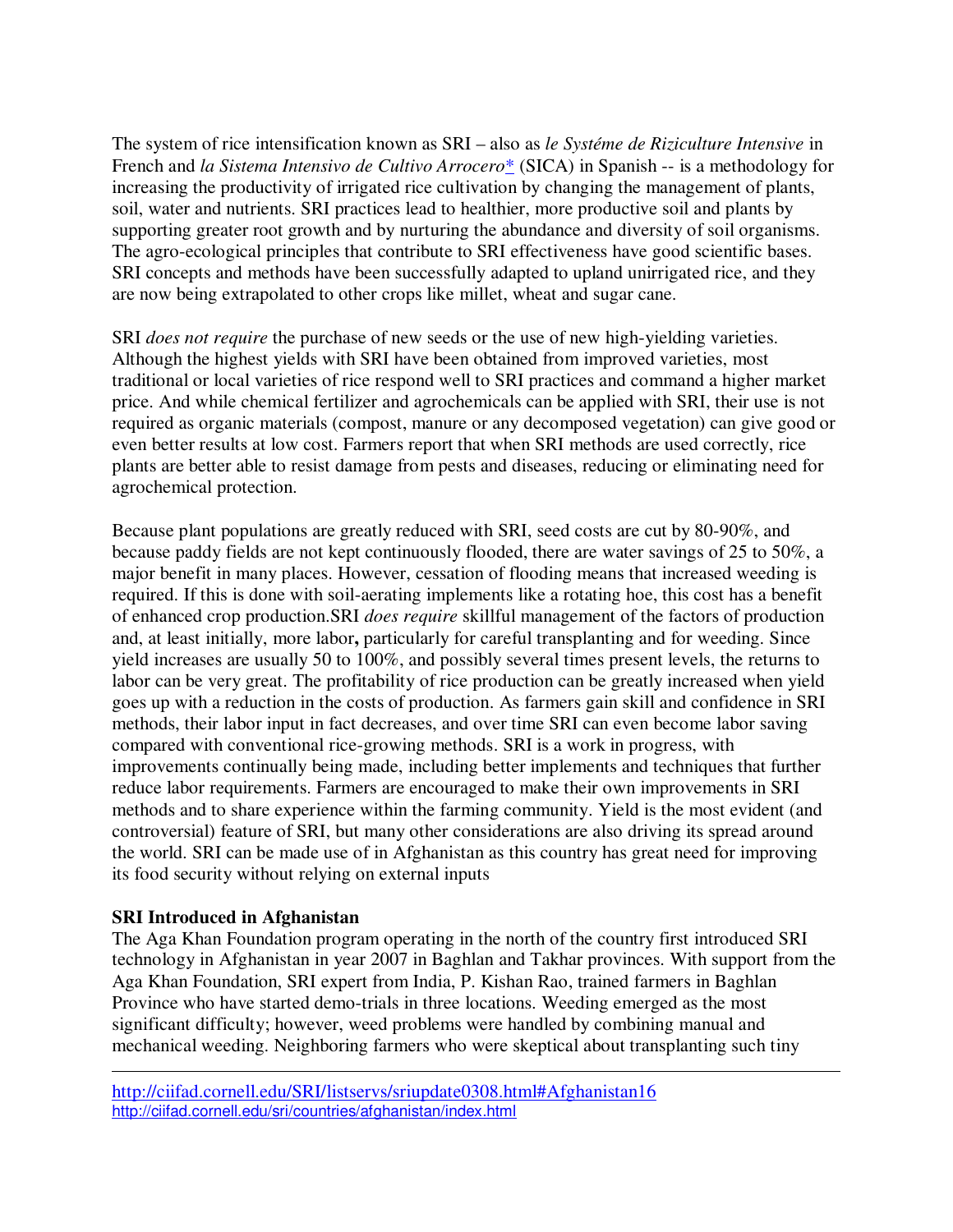seedlings are now impressed by plant growth. The number of tillers at 42 days after transplanting has reached 48 in some SRI plants. The plant growth achieved was impressive – as many as 120 tillers per plant at 96 days – but transplanting was done too late to capitalize upon the crops' potential given the short growing season there. AKF has organized visits and training for dozens of farmers involved in its programs and for others working with the German NGO, Agro-Action. SRI was introduced by the project in 2007 as part of its food security strategy with particular attention to efficient use and management of water by the farmers. While the initial efforts were not completely successful, one of the farmers got a yield of 490 kg from 500 sq.m. area (9.8 tons per hectare), which is considered a good achievement for a SRI beginner. A Cornell PhD student Mark Henning has also introduced SRI to an NGO, namely Joint Development Associates International, working around Mazar-e-Sharif in the north which is trying to up-scale it.

# **Success Story-5: Off-Season Mint production for greater profits.**

Considering the prolonged winter season in Afghanistan, and also the scope for increasing the supply of fresh vegetable and mint during the seasons of scarcity, and to get better prices for their produce during off-season, local farmers with help from ICARDA, have started growing off-season vegetable in several provinces of Afghanistan including Nangarhar province. Many farmers felt that they could not produce enough mint and vegetables to take advantage of the demand situation in the local as well as national market during winter season, although they could grow good quality vegetables round the year provided they had the appropriate technology like farmers in other countries. Most of the high value vegetables like mint, tomatoes, ridge guard, bitter guard, bottle guard, and snake guard can be produced in a plastic tunnel. Mint is a high value medicinal and aromatic plant, newly introduced by ICARDA, Afghanistan in Nangarhar province of Afghanistan. The success story of mint cultivation is being replicated also in other providences of Afghanistan by group approach and also its processing and marketing by the farmer association. It is interested to mention that in Kabuk an association of women started mint processing and its marketing. Mint is a crop cultivated during summer season. The growth and development of mint plant starts retarded and stunted during winter season. But at the same time the price of mint products goes up during winter season due to its market demand and supply phenomena. With the technical support of ICARDA, Afghanistan, Md. Ashaq , President of Mint Farmer –cum- Processor Association , Kale Bakhtan, Surkhod ,Nangarhar, Afghanistan experimented cultivation of mint during winter season under poly tunnel condition. Under 1000 m2 poly-tunnel area, he successfully cultivated mint and processed in his processing plant and earned more than 40,000 Afghani (\$800) in the winter season, when mint is usually not cultivated.. For his mint product he is getting an order not only from Afghanistan market but also from abroad specially Saudi and Middle East. The success story of mint cultivation under polytunnel during winter season is gaining a perfect case for replication and slowly more and more farmers are approaching ICARDA for help. Not only mint but the farmers are also replicating this experience for high value off- season vegetable cultivation in nearby area and fetching good income.

#### **Proposed Strategy for Up-Scaling the Innovations related to High Value Crops**

#### **Conducting a PRA to Assess Local Conditions and Potential Markets**

In order to identify what marketable crops might successfully be introduced into the study area, local conditions are assessed using various Participatory Rural Appraisal (PRA) techniques. However, most farmers are unaware of the commercial importance of these HV crops, making it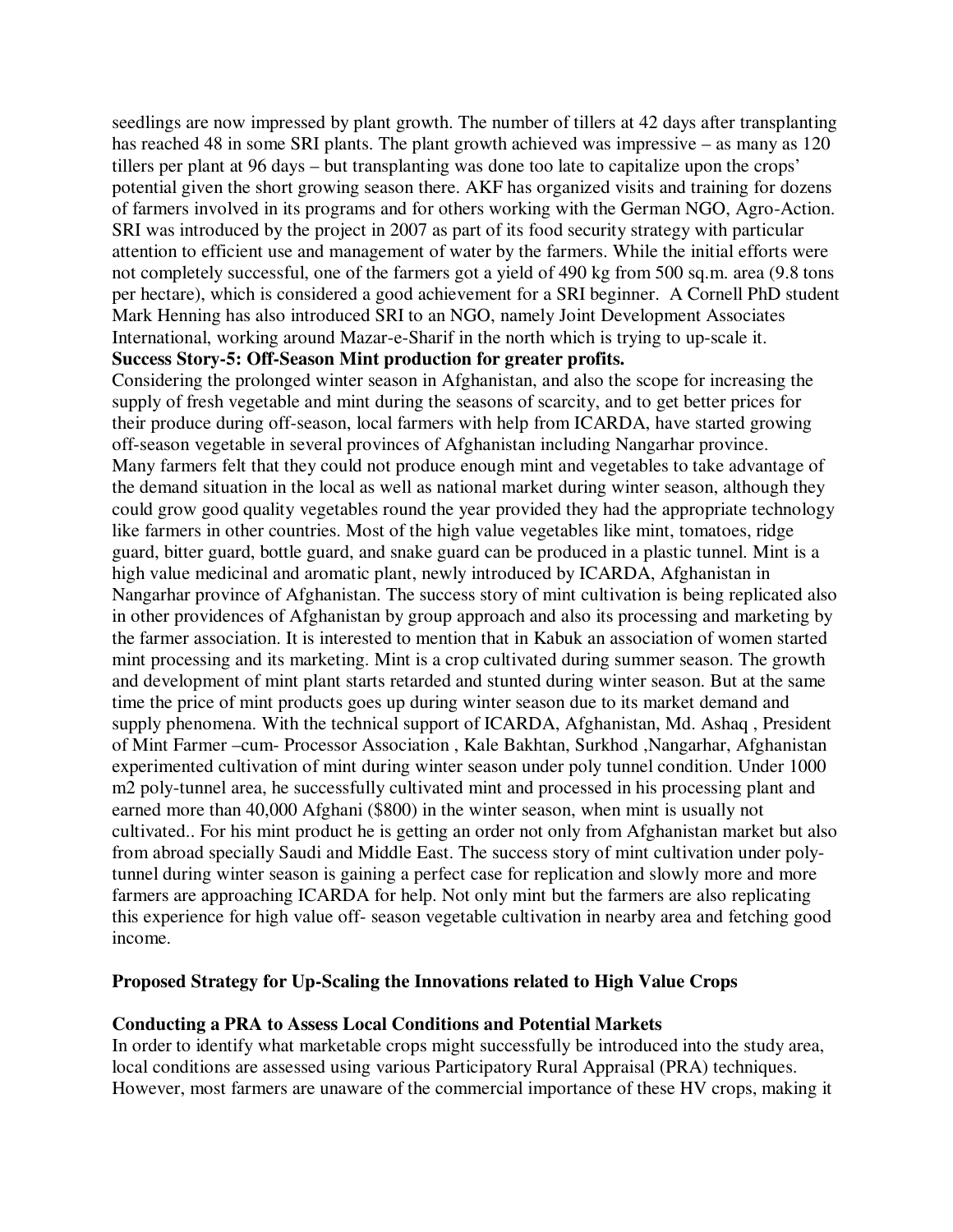necessary to conduct extension activities, such as exposure visits, to create farmer awareness about these potential economic opportunities. In addition, farmers are to be informed both about the need to conserve the biodiversity of these plants as well as the growing demand for these HV crop in national and international markets. In the process, farmers should be told about the economic importance of these crops as a viable alternative to the traditional food crops being produced in the district/ province. As a result of these extension activities, farmers will soon became receptive to the idea of cultivating these new high value crops.

After discussion among the research and extension workers who jointly carry out the PRA, it should be seen that there is an agreement on the HV crop to be introduced/ up-scaled becomes a part of their strategy. Also to be kept in mind is that even small and marginal farmers could successfully engage in cultivation of these crops. If a Strategic Plan for Research and Extension has been developed for the district, such crops should find a place in the diversification strategy and should be given priority within the Strategic Research and Extension Plan (SREP) for the district.

#### **Organizing Producers into Farmer Interest Groups and Farmer Associations**

Given the need to scale-up for the production of different high-value crops or products, the it is necessary to identify those specific crops that have a strong market demand and that can be profitably grown by small-scale farmers in the district with minimal risk, at the same time, Extension officers should start organizing the farmers into Farmers Interest Groups or FIGs. If adequate capacity to organize the farmers in to commodity based groups is not available with the Department, it is advisable to seek help from NGOs and other such organization which have some past experience in this area.

Organizing these groups is a challenge due to different social and economic issues, and it is difficult to bring all of these different social and economic groups together into one organization to carry out a common economic activity. Therefore, the strategy to be adopted should be to organize these FIGs around people from similar social and economic backgrounds, who share similar goals and objectives. A typical (village-level) FIG could have 15 to 20 farmers as members and, those village-level FIGs should share a common interest, such as the production and marketing of the specific high value crop. The village level FIGs may be federated at district level into a Farmers Association (FA) and these FAs, in turn, could eventually become federated at the provincial level into Farm Federations (FFs). The key in setting up these producer groups at the village, district and province level is to create the framework that could produce a substantial quantity of specific high value crops on a sustainable basis, thus making it economically viable for the buyer or the company to continuing sourcing the material from the same groups of farmers. In addition, a substantial farmer base that could be mobilized to produce specific HV crops to specification would be highly beneficial in negotiating future contracts and in securing good financial returns for its members. It should be understood that even small and marginal farmers could participate in cultivation of HV crops if they followed the group approach as this was necessary to create economies of scale in production and marketing operation, which as individual farmers it was difficult to achieve.

#### **Assessing the Market Demand for Specific High Value (HV) crops**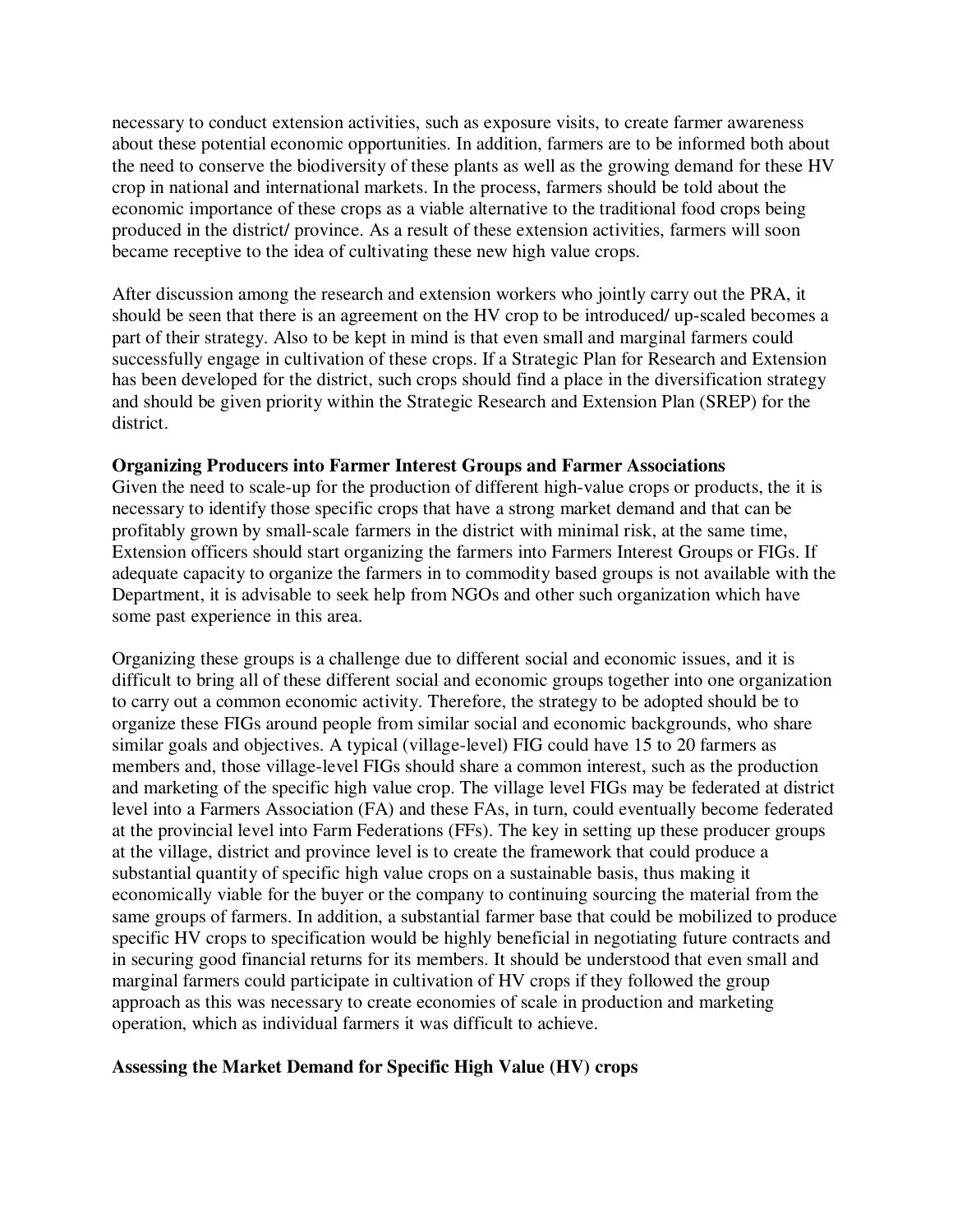In order to successfully produce HV crops in the district, it is necessary to identify those crops where there was a stable and growing market for the product. The identification of potential markets proved to be a difficult task, since most pharmaceutical companies engage in an inefficient, secretive and somewhat opportunistic process of sourcing medicinal plants. As a result, the trade in MAPs has been largely unregulated and carried out through a plethora of small-scale traders. To find genuine buyers and to determine the demand for these crops, several public agencies working in this field were contacted. In addition, the Internet was used to identify companies who are manufacturing traditional drugs. However, the initial interaction with most buyers did not prove to be encouraging, since most merchants were not interested in entering into a long-term contract, and the amount of raw materials needed depended on market demand for their products. Next, a more systematic and intensive effort should be undertaken by the extension officers to investigate the market demand for specific HV crops. Securing a credible market is essential to the success of this activity. Once the buyers/companies are shortlisted in efforts should be made to develop a partnership between the growers and the company so that successful supply chains can be established with each firm.

#### **Training FIG members to Produce and Handle HVCs**

The FIGs should be trained to produce and handle these different HVCs efficiently and the training these interested members from the FIGs has to be carried out by a team of experts from that field they may include: teachers and scientists from Faculties of Agriculture and research institutions; some NGO which has the requisite expertise and if need be the experts may be brought from neighboring country where such HVCs are being grown. The local Research Station should be the other key organization in this process, since they would be required to carry out field research on the production technologies that appeared most suitable for the district and validate it under the local conditions. The field where these adaptive trials are being carried out, and could become a key demonstration and training site; for future groups of farmers who wish to under production of these HVCs. Technical publications are to be prepared in the local language that explains cultivation practices so that these extension materials can enhance farmer's learning. Care should be taken to explain the economics of producing and marketing HVCs. The selection of trainees is to be done in consultation with the Head man of the village, local NGOs and progressive farmers of the area. To augment capacity building among each FIG, efforts should be made to select farmers who were more responsive to adopting new cultivation techniques. These selected farmers can then act as resource persons within each FIG to provide technical support to the other members.

Initially, the inputs such as seeds, fertilizers, organic manures and plant protection measures should be provided by the Extension Department on a cost sharing basis, later they can procure them from the open market themselves.

#### **Monitoring the Production and Post-Harvest Handling of HVC**

The production of the HV crops has to be carefully monitored by both Extension and Research officials to ensure that they were producing as per the requirements of the buyers/ company. If possible the visits by the representatives from the purchasing company may also be organized periodically to ensure that proper package of practices were being followed by the participating FIGs. After harvest, the HV crop should be handled as per the buyer's specifications and needs. Quality tests if needed will then be performed on the samples taken from each lot. The representatives from Extension and Research should be present at each stage of this process to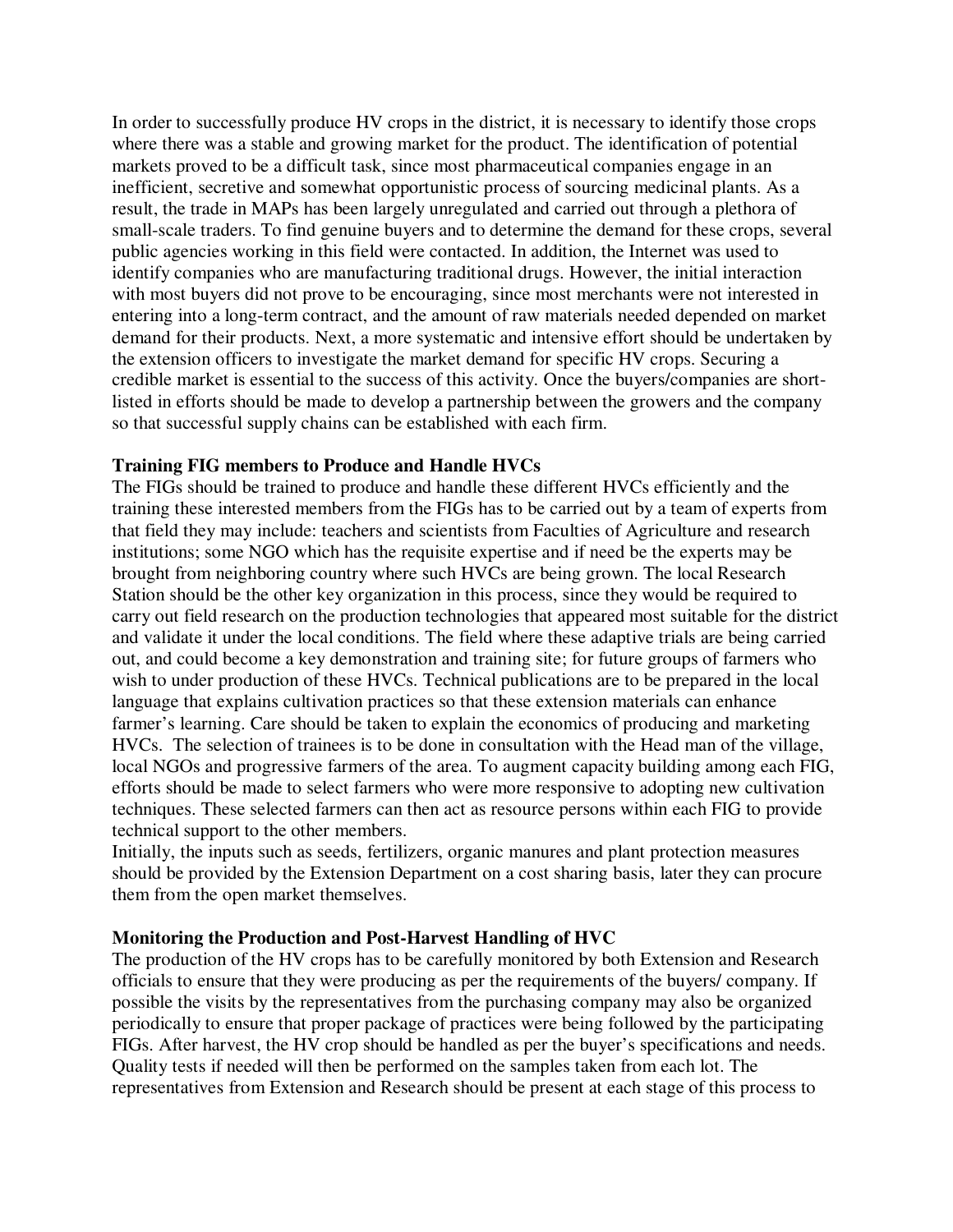ensure that the terms of the contract were carefully adhered to by the FIGs and the buyer/ company.

# **References**

Singh, J.P., Swanson, B.E. & Singh, K.M. 2006. Developing a decentralized, market-driven extension system in India: The ATMA model. *In* A.W. van den Ban and R.K. Samanta, eds. Changing roles of agricultural extension in Asian nations, pp. 203–223. Delhi, B.R. Publishing.

Singh, J.P., Swanson, B.E and Singh K.M.2005. Developing a Decentralized, Market-Driven Extension System in India: The ATMA Model. Good Practice Paper prepared for the World Bank, Washington DC.

Singh, K.M. 2004. Successful cultivation and processing of aromatic plants. In Setting paradigms: an anthology of success stories. Innovations in Technology Dissemination (ITD) Component of the National Agricultural Technology Project (NATP).

Singh, K.M. 2006. Impact of ATMA Model in Agricultural Extension System in Bihar- A Case Study of Pilot Project Districts, World Bank, India Office, New Delhi. P.78.

Singh, K.M. and Jha, A. K., 2012. Innovative Approaches in Technology Dissemination: Experiences of ATMA Model in Bihar. http://dx.doi.org/10.2139/ssrn.2168646

Singh, K.M., Swanson, B.E., Jha, A. K. and Meena, M. S., 2012. Extension Reforms and Innovations in Technology Dissemination – The ATMA Model in India.http://dx.doi.org/10.2139/ssrn.2168642

Singh, K.M., Swanson, B.E. & Singh, J.P. 2005. Development of supply chains for medicinal plants: a case study involving the production of vinca rosa by small farmers in the Patna District of Bihar India. Paper presented at the Post-IAMA Workshop on Building New Partnerships in the Global Food Chain, June 2005, Chicago, IL.

Swanson, Burton E. 2008. Redefining Agricultural Extension's Role in Achieving Sustainable Rural Development. International Journal of Extension Education, Vol.4.September, 2008. pp-1- 12.

Swanson, Burton E. 2008. Global Review of Good Agricultural Extension and Advisory Service Practices. Rsearch and Extension Division, Natural Resources Management and Environment Department and Policy Assistance and Resources Mobilization Division, Technical Cooperation Department. Food and Agriculture Organization of the United Nations. http://www.fao.org/nr/ext/ext\_en.htm